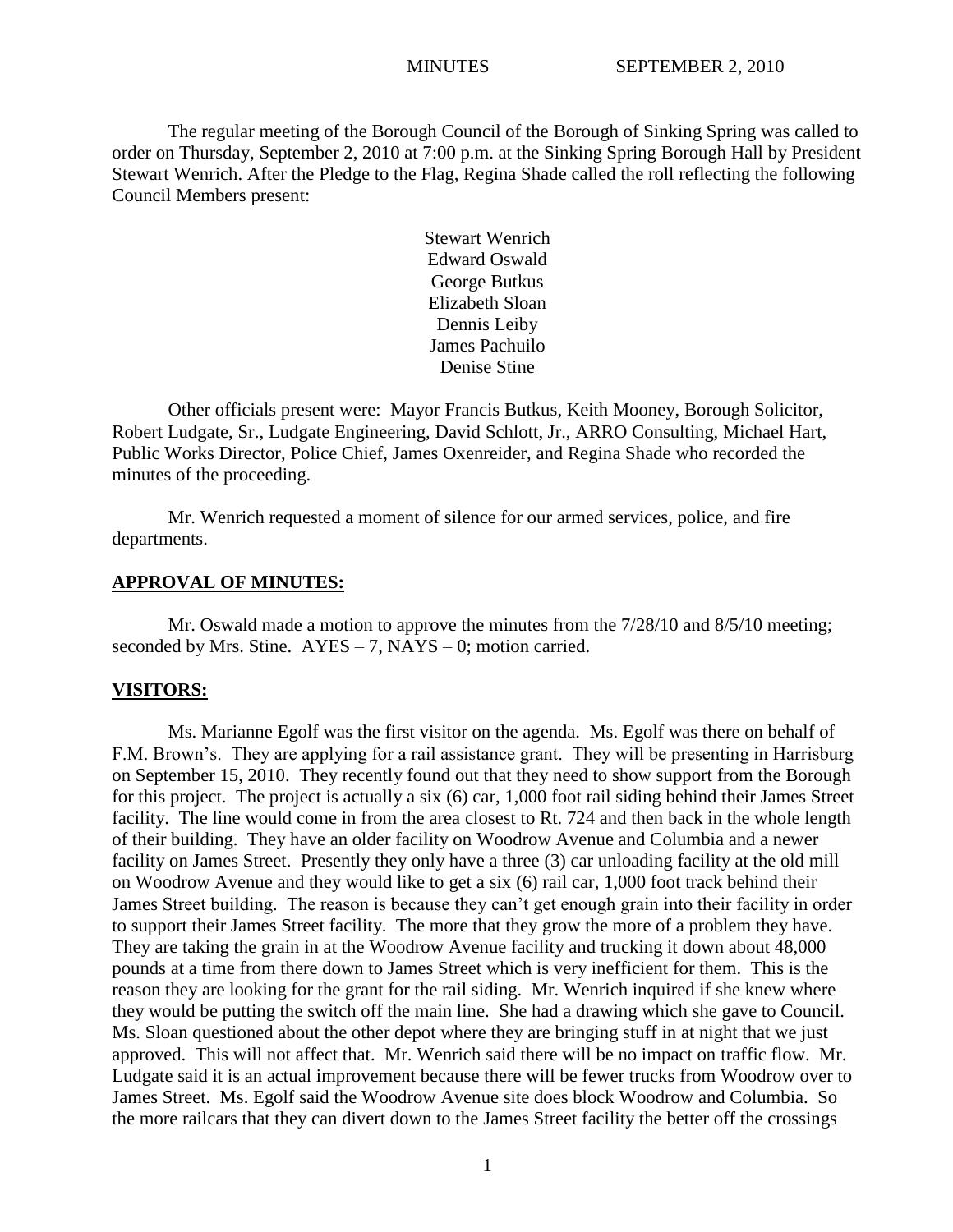will be. Mr. Wenrich said this is an improvement. Mr. Leiby questioned if they will need to get any variances or go through zoning or anything like that. We have a lot of idiotic rules here in town, Mr. Leiby said. Mr. Ludgate said he is responsible for the rules. Mr. Leiby said the Mr. Ludgate is an idiot too. Mr. Ludgate said he looked at the sketch and he didn"t see any problems however they will eventually have to file a land development plan because there is a bit of a roof addition and there will be some drainage that comes from the siding. It will be very routine and he sees no problem with zoning. Mr. Butkus made a motion to authorize our staff to execute a letter of support so long as it doesn't lock us in inappropriately pending review; seconded by Ms. Sloan. AYES – 7, NAYS – 7; motion carried. She thanked Council and Mrs. Shade gave her the letters of support.

The next person on the agenda was Mr. Vaughn Zimmerman of VIST. Mr. Zimmerman introduced Mr. Frank Galvin who handles group insurance. They were elected back in June. They handle our health care. Mr. Zimmerman stated that he and Mrs. Shade went over the renewals two (2) or three (3) weeks ago and came to some conclusions. Mr. Zimmerman wanted to revisit those conclusions. Mr. Galvin looks at the carrier side; he knows that market very well. Mr. Zimmerman explained exactly what VIST as a broker does. We are currently using the Human Resource portion of VIST to help with the handbook. These are free services. The health insurance renewal involves two (2) carriers; Health America for the non union employees and Capital Blue Cross for the police. The Health America plan is an HSA \$1,250. It is a PPO 1250 (x) 2. The renewal initially came in at just about an increase of 18% almost 19%. This is our first renewal with Health America. What Health America does along with many other carriers if you look clean they will discount that rate but at the end of the first year what amounts to a 3% to 5% discount, they will take it away no matter how well you run. Most people don't know to ask for that. Indeed they did take that away from the Borough however they contacted them and asked for rate relief which they gave us which amounted to 4% off the 19% they were charging us. He is proposing to move to the next HSA plan which is called a 2500 (x) 1 plan. The basic major difference is the deductible for a single person will go from \$1,250 to \$2,500. The family deductible remains the same. However the Borough has no single people currently on the health plan so for what amounts to about a 16% move taking the renewal to -2% is clearly the way to go. To Mr. Zimmerman this is a "no brainer" just because of that. In this day and age to you see a renewal flat to negative. This is about  $\frac{3}{4}$  of your group. This is the major part of the plan. It also has an out of pocket maximum of \$4,000 for a family versus \$6,000 on our current plan. You are limiting your exposure there. A little minor difference once the deductible is met you will have a co-pay of \$15/\$25 office visit co-pay however probably very few people are maxing that deductible out. The four (4) tier drug card is still the same. This to him is a no brainer since the rate is a -2% you must take advantage of that. One (1) of the possibilities is that Mr. Mooney and Mr. Zimmerman are trying to set up a time to sit down with the police and see if they would like to come on to this plan since it is open enrollment. The problem is most of the carriers go over a 10% increase in a plan they have the right to re-rate the group. He received an email that said they won"t re-rate the Borough so that possibility is now out there. Capital Blue Cross is the police and it is a similar type plan. It is an HSA \$1200 single and \$2400 family deductible. It has an office visit of \$20; (inaudible) is \$75 and the drug card is 10/30/50. This one came in at an 18% increase. We are dealing with a union situation. So, if you are looking at an option the logical one would be with a deductible of \$2,000/\$4,000 with some office visits that are slightly different would knock the increase down to 2%. If this change would occur it would need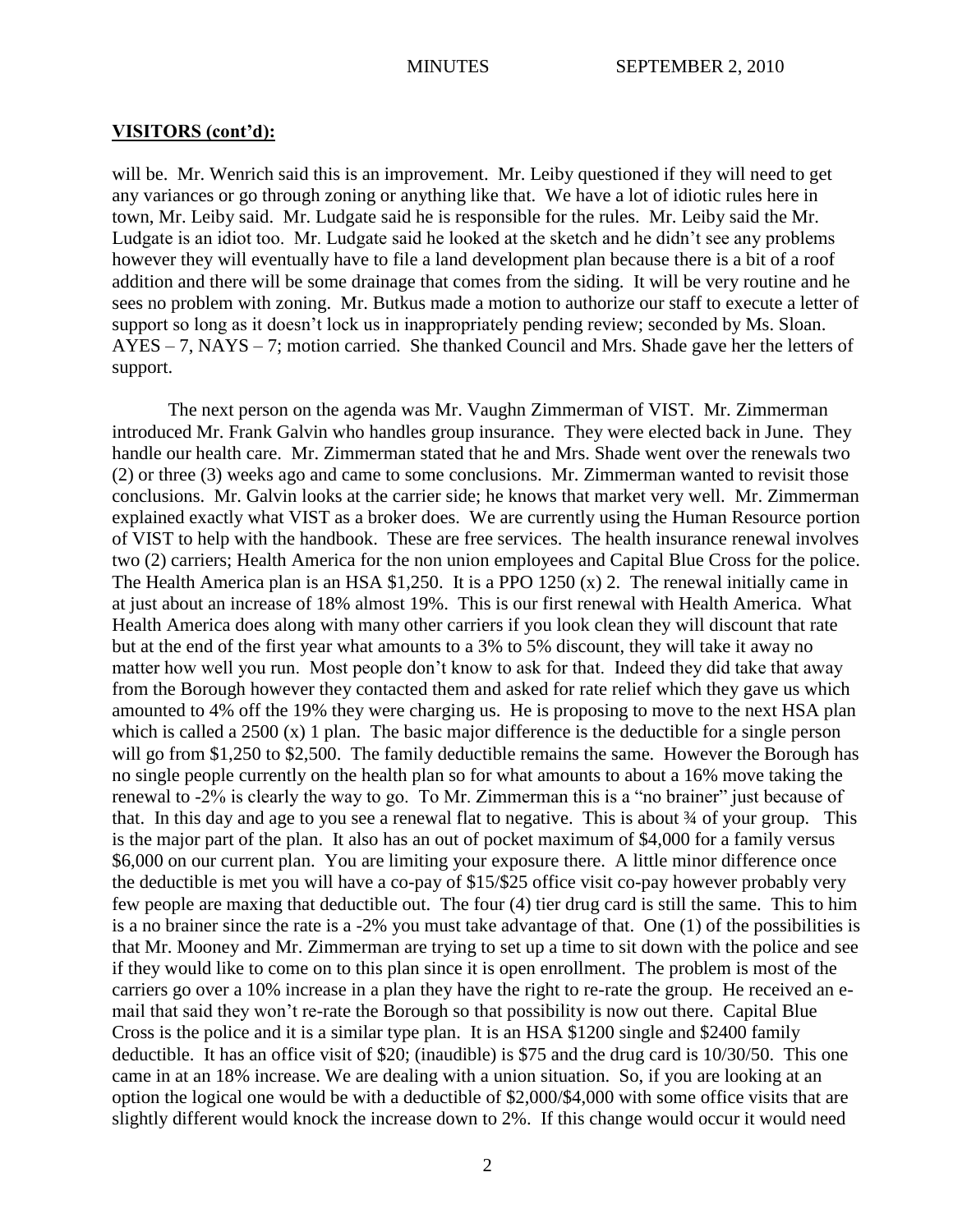to be placed in front of the police. If you ask Capital for a re-rate they usually tell you to pound sand. They just don't do things like that. One of the other things is that there are some benefit changes that Capital Blue Cross is making to all plans. They don"t care if you like it or not; they don"t care if you are a union or not, they are doing it. There will be less therapy visits; a limit on the durable medical equipment and that again is something Mr. Zimmerman feels he and Mr. Mooney will need to address. If we are going to stick with these carriers, these decisions need to be made rather quickly. If you are going to make a change so the employees can receive ID cards in time it needs to get to the carrier by the  $13<sup>th</sup>$  or  $14<sup>th</sup>$  of the month. If Council would like to look at other companies that is something that could be done "off anniversary", Mr. Zimmerman said. All you are doing when you pick your benefits is protecting your rates for a year. He doesn"t mean you can"t move away from that carrier during that time frame. The other major carrier in the area is Highmark. For the uniformed that would make sense because it is part of the "Blues" network and it is as good as it gets. Highmark turned down the non uniformed because over 50% of the group is with another carrier. They won't quote it unless they get everybody. Highmark's rate is significantly different. It wouldn"t make sense, because Highmark will be exploding the premium. There are medically underwritten carriers that are going to ask medical questions in the application process. A quote can be run however the price is not finalized until the medical forms are returned from every subscriber. The Blues and Highmark are just the opposite. Highmark is 100% however Capital does actually look at a prescription drug database. They don"t ask medical questions. They know they are buying problems and therefore their rates are typically 30, 40% higher than the medically underwritten carriers. The Geisinger is an upcoming carrier in this part of the State. They are in the central part of the State and an absolute powerhouse but down here they have about 20,000 subscribers in this part of the State. They don"t have the discounts with the hospitals or the provider groups as of yet. In this part of the State they are struggling with claims. With that information VIST is taking a wait and see attitude at this point. They don"t have Hershey Hospital. They also don"t have Pottstown Memorial Medical Center so if an employee lives down that way and needed a hospital that could be trouble. A big issue in addition, is that there are a lot of families on the Borough"s plan. They have limited access to CHOP. So, you are not likely to do business at CHOP (Children"s Hospital). Montgomery County"s network is very weak. He explained how it works. He feels we need to let them see how they develop. He believes with this new health care reform we will see carriers "retrenching" a bit. They are powerhouses in the north central part of the State but they certainly are not here, Mr. Zimmerman said. Another carrier that may make sense is Aetna Insurance. They ran a quote on them. Aetna is medically underwritten so there will be medical questions asked in the process. They have the second largest network to the Blues. There was some bad blood with Berks County and them a few years ago to which Mr. Wenrich was well aware of. They didn"t have a contract with Reading Hospital. Reading Hospital is a couple of years old. So all the doctors group that is owned by the hospital do participate with Aetna but there are some delay with other practices because of the bad blood. They have not gone on line with them because of that, Mr. Zimmerman said. Five (5) county Philadelphia area, they are an absolute powerhouse. They ran a quote with a similar plan to what we have now however it has co-pays after the deductible has been met where we don"t currently have that on the plan we have with Health America. The quote came in a 10% to 50% rate up. They throw you a rate; they do the medical forms and then they give you the rate. If we go right down the middle at the 30% their rates are about 4 or 5% lower than our current Health America rates. We can go through that process but he would want to make sure we had the providers. There is point of service plans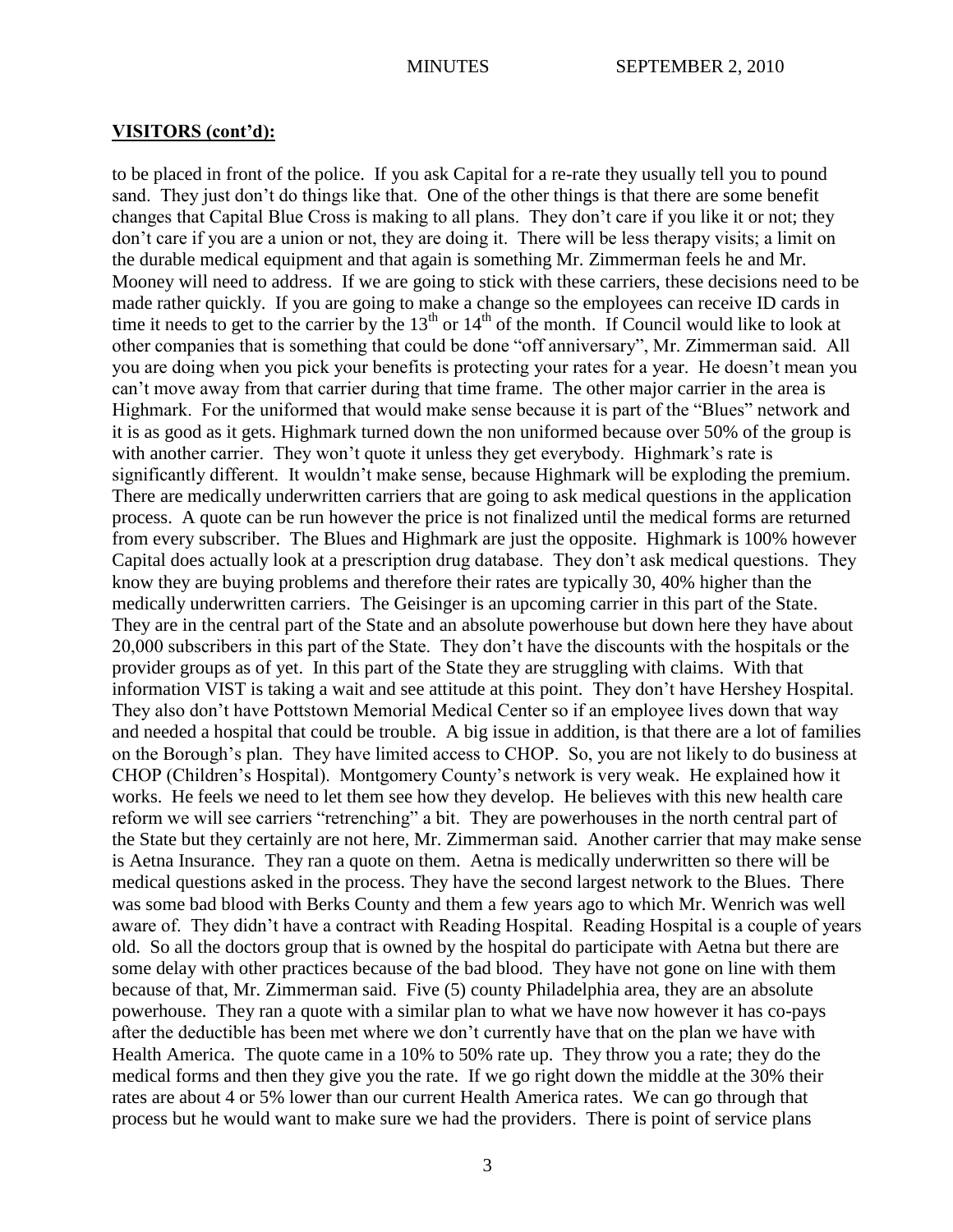so that means you will have to have a primary care doctor where both our Health America and Blue Cross are PPO"s and don"t require that. Intercounty is half owned by Highmark and half owned by Blue Cross. They have a great network but again they are medically underwritten. They focus again on the five (5) county Philadelphia areas. Mr. Zimmerman does not think we will find them medically competitive after the medical underwriting process. There is also a self funded trust for municipalities in this area. He could place us with them however they ask you for a three (3) year commitment so you will be with them for that time. Then it is not community rated; you are going to be experienced rated on your claims and that can work for you or against you. He does not know anything about the medical information of the employees; it is private. That carrier is Capital. But again it is medically underwritten and does need a three (3) year commitment. He explained how the claims will be paid but we might have to pay them after that point. Mr. Zimmerman said this is how complicated this process can be. When he looked at this before the quotes even came in, these are the things they begin looking at. He just doesn"t think any of those options are so strong that we should be considering them now. He feels if Council wants to look at Aetna or the Trust for either next year or off anniversary they can do that. However he feels Council should be making the Health American and Capital decision now. One (1) other note on the Capital side of business; they have ended their relationship with Delta Dental. So, plan designs are similar but they need to place the Borough employees with Delta Dental. They did look into the dental insurance with Capital however the dental insurance is much richer with Delta. Capital's dental network is weak. He called some of the dentist that the non uniformed employees use and they do not participate with the Capital Dental Plan. Mr. Zimmerman said Mrs. Shade is in the process of collecting those forms already and the employees both uniformed and non uniformed will be with Delta. That makes good sense to have your dental with a dental specialist as opposed with a health carrier. Suppose you decide to move the health carrier but you are happy with the dental, now you would have to move both. We won't have that problem anymore. Renewals effective after September 23<sup>rd</sup> will have to comply and since we are October  $1<sup>st</sup>$  we will need to enact the new health care reform measures. They would be happy to go over those issues at another point if Council so chooses. Mr. Zimmerman and Mr. Mooney will be setting a time to sit down with the police to review the changes. This meeting needs to happen sooner rather than later. Mr. Oswald appreciates what information they brought forward and the time they sunk into this. He believes the Health America plan is the way we should go. Mr. Oswald made a motion to move ahead with the Health America plan for the non uniformed for the year 2011 which includes the higher deductible for the single person; seconded by Mrs. Stine. Ms. Sloan said that they came aboard in late May or June and it is now September she was wondering if that ninety (90) day timeframe was too tight. She says it appears we bump into this every year. She feels this isn"t the best way to do it for municipalities because you don"t get your best plan that way. Mr. Zimmerman agreed with her analysis. He went on to say that they are not in receipt of the renewal until sixty (60) days before. Mr. Zimmerman said when they get the information which is about the (60) days out; they get the information from the current carriers they begin looking at other options. He explained what might be able to be done next year if the time allows. He said they have great buying power in their office; most other people wouldn"t have known to ask for that additional 5%. Ms. Sloan disagrees. She believes most people in the business would know that. She questioned how many carriers they actually looked at. Mr. Zimmerman said we attempted to get a quote from Highmark; they turned us down because of the participation requirement. He does have a quote from Aetna. He is guessing at the final data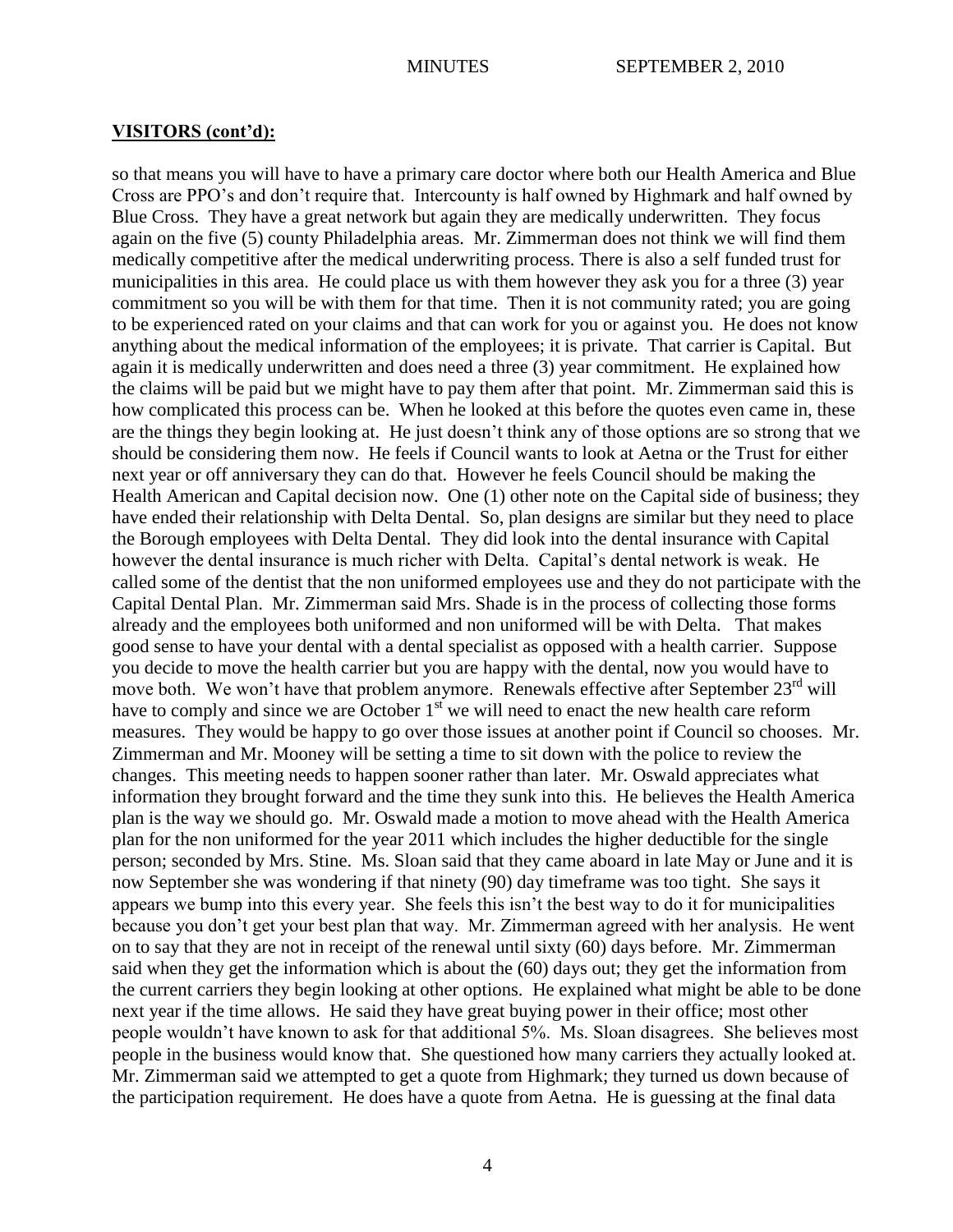because medical applications will need to be supplied. Mr. Zimmerman also stated the medical applications are usually never completed correctly the way they want to see them the first time so then they must be resubmitted. Mr. Wenrich said they have Aetna and he said they are terrible. Mr. Leiby said he has them and he has no trouble with them at all; he doesn"t understand. Mr. Leiby said the co-pay is just \$15.00 you make it sound like the co-pay is like a couple hundred bucks. Mr. Wenrich said it all depends on your plan. Mr. Wenrich said when you go in for surgery they pick up 80%, guess who picks up the other 20%. So, if you go in for a \$50,000 operation you need to have 20%. Mr. Wenrich said he understands what Ms. Sloan is saying but prior we had Chet Perfetto come in with figures now we have VIST who presented us with figures, we all voted on this so now to delay this…Ms. Sloan said she is not saying to delay this. Mr. Wenrich said this should have been settled at the workshop meeting. Mr. Wenrich addressed Council strongly that Council should have worked together at the workshop meeting instead of arguing and talking through the entire workshop, we could have had this straighten out. He said that we will not delay this that evening. Mr. Leiby said we didn"t have this information. He asked Mr. Wenrich what the hell he was talking about. This is the first time we were even approached about this Mr. Leiby said. Mr. Wenrich gaveled Mr. Leiby down. Mr. Leiby went on to say they didn"t know if they approached Aetna or Gesinger that's why we asked the question. Mr. Wenrich said that's why you have a broker, Mr. Wenrich said. Mr. Leiby said that's why it's there. Ms. Sloan asked if she could continue with a few more questions. Mr. Wenrich said a few but he wants to move on. Ms. Sloan said we are trying to save money. She questioned if he took the parameters of the plan we currently have and try to match other plans. Mr. Zimmerman said he did to that. He is trying to compare apples to apples. That is virtually impossible though because each carrier has different (inaudible). Mr. Zimmerman said the Aetna numbers is similar but has a higher deductible and after the deductible is met the hospital and doctor's co-pays are higher. This plan would cost your subscribers more in the long run. Ms. Sloan said Capital Blue Cross or Highmark is the carrier of last resort in PA she said. Mr. Zimmerman said by carrier of last resort what did she mean. He went on to say that they can"t medically underwrite. That means their claims are higher which means that will get passed onto the consumer and they will pay higher premiums. Ms. Sloan asked if on the dental side they looked at MetLife and Signa because she knows they are competitive. Mr. Zimmerman said the two (2) best dental networks are MetLife and Delta. They do work with both and that is something they can look into for next year. Typically MetLife is a bit pricier then Delta. Ms. Sloan thanked them. Mr. Butkus asked the numbers that were listed was that monthly, yearly what. Mr. Zimmerman said that was your monthly premium, for single, family, parent/child, and husband/wife rates. Mr. Galvin said we have a very rich program for both sides (police and non uniformed). Both carriers we have currently in place have great coverage as far as providers in the region which is what you really want to have. This is crucial. Ms. Sloan said but the other"s prices are competitive. Mr. Galvin said they are if people are healthy. When you start going in with the demographics then it can be a problem. He said that PA is the second oldest state in the Country. The older you get the more health issues can arise like blood pressure, cholesterol; heart issues those types of things. You can start off great but as issues arise they start tacking on, and tacking on. The rate you see upfront is not necessarily the rate you are going to get. Also at renewal time if the medically underwritten groups are not being upfront they will take this under consideration at renewal time. He believes Health America is offering a great deal and we should take it. Ms. Sloan said realistically we should look at this every year to which Mr. Zimmerman said they do look at it every year. Mr. Wenrich said a -2.1% increase, you can"t ask for anything more. Mr. Zimmerman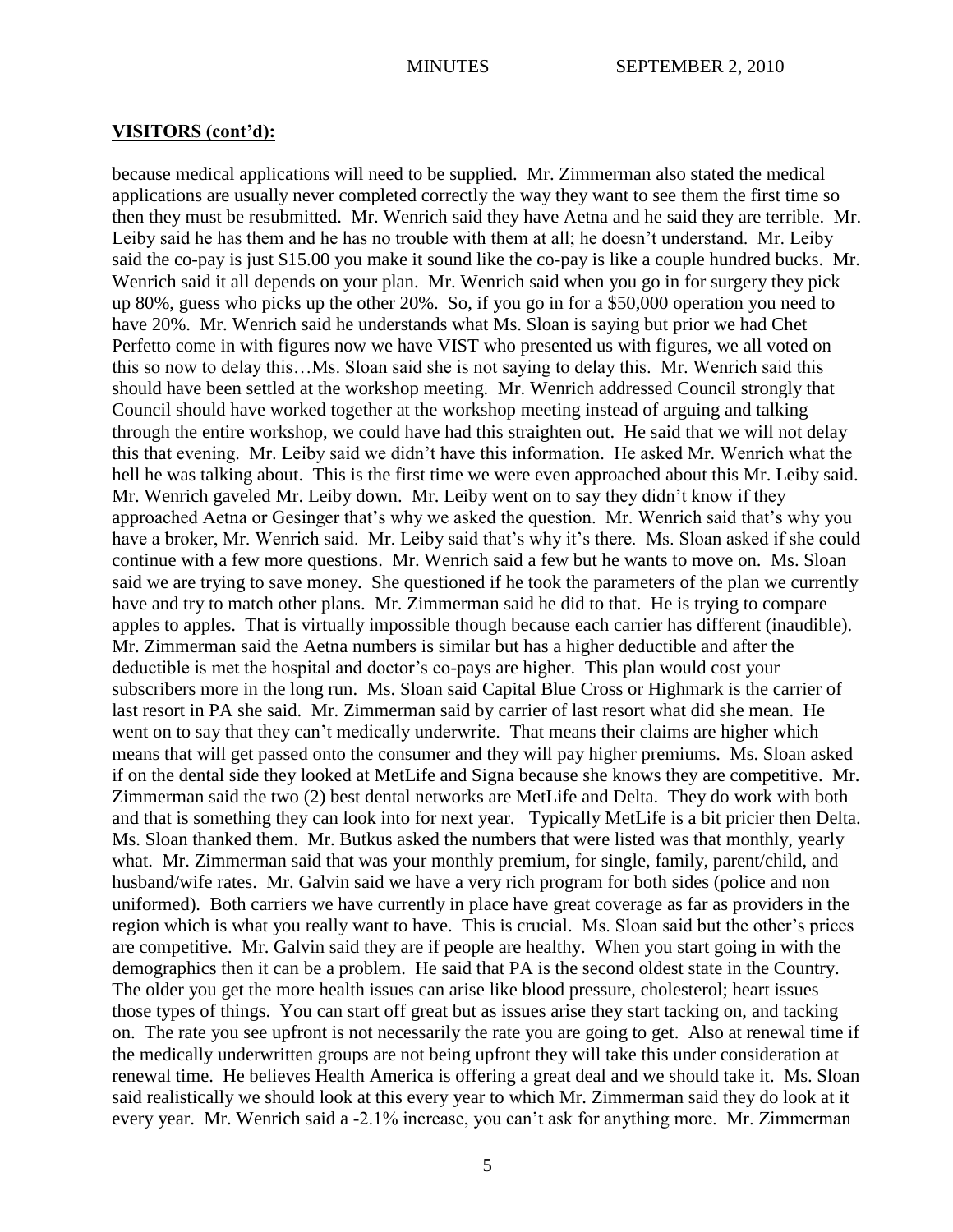said he hasn"t seen anything like that come through office in a while. Mr. Wenrich said that is why we brought you on; you are looking out for our best interest. Mr. Zimmerman said don"t hold me to the -2.1% next year though. Ms. Sloan said you got to shop it. Mr. Wenrich said heading into a financially tight year hearing where we can save 2.1% on our health care costs from last year is a no brainer. Mr. Zimmerman said you can always reduce it but you are going to have to take higher deductibles and then your people are going to scream. Mrs. Shade stated we have a motion and a second on the floor. This is going with Health America Option 1 with Delta Dental.  $AYES - 7$ , NAYS – 0; motion carried. Mr. Mooney feels it is a safe bet that the police will not want to change as the deductible is going to go up. He feels Council should authorize the renewal of their current health care plan with the rates that were given in the event they can't negotiate anything else. Mr. Pachuilo made that motion; seconded by Ms. Sloan.  $AYES - 7$ ,  $NAYS - 0$ ; motion carried.

Mr. Wenrich stated Mr. Steve Bensinger was there to address Council. He asked to address Council now as he must go to the Spring Township meeting that night as well. Mr. Bensinger stated he was from Stackhouse and Bensinger and he was there with an annexation subdivision plan. It is the former Savage property on Rt. 724. It is a 1.4 acre piece in the back. In the back there is still a building remaining. That building or that property is going to be annexed onto the property that is owned by CHB Sports which is the Berks Lane"s property. He is going to use that building for storage of vehicles and equipment. They went to the Planning Commission and they agreed to waive the review of the plan. There is a signature block that someone will need to sign and he was hoping to get them signed and take them over to Spring Township for their approval. Mr. Butkus questioned if by annexing this plan there would be no change to the current building as is. Mr. Bensinger said no. The stormwater is being handled by the CVS Land Development Plan as part of their land development plan. The building is going to remain. They are going to build a driveway that connects the parking lot behind the bowling alley to this facility. There will be no access off Iroquois Avenue. Ms. Sloan asked if it was going to be all blacktop. It will be a lot more grass. All they are going to add is a 20" driveway. Ms. Sloan was questioning if the CVS plans were going to have more grass to which Mr. Bensingser said he was not involved with the CVS plans but he believes so. Ms. Sloan asked Mr. Ludgate if he had any problems with this to which he said no. Mr. Leiby said what part of Savage was in Sinking Spring; he thought it was in Spring Township. Mr. Ludgate said the extreme northeast corner barely touches the Borough. Nothing happens over there. This is in the back. Mr. Wenrich asked Mr. Ludgate if he is recommending that we sign off on it to which Mr. Ludgate said yes. Mrs. Stine made the motion to approve the waiver of the subdivision and land development process for the plan; seconded by Mr. Pachuilo. AYES – 7, NAYS – 0; motion carried. Mr. Wenrich turned the meeting over to Mr. Oswald while he signed the plans.

Mrs. Westbrook and Mrs. Shoff of the Library were next on the agenda to address Council. Mrs. Westbrook stated she was the Director of the Library and Mrs. Shoff is the Children"s Coordinator for the Library. They wanted to update Council. They are doing very well. In 2010 so far this year they have had almost 30,000 people through their doors. The circulation is 66,219 for the first eight (8) months of the year. They have had 87 programs with attendance of 1,389 people. They have had 3,813 computer sessions. This means every resource in the Library is being used. They only have four (4) computers in the Library for public access. It is doing very well with the support of the Borough. Mrs. Shoff addressed Council on the successful summer reading program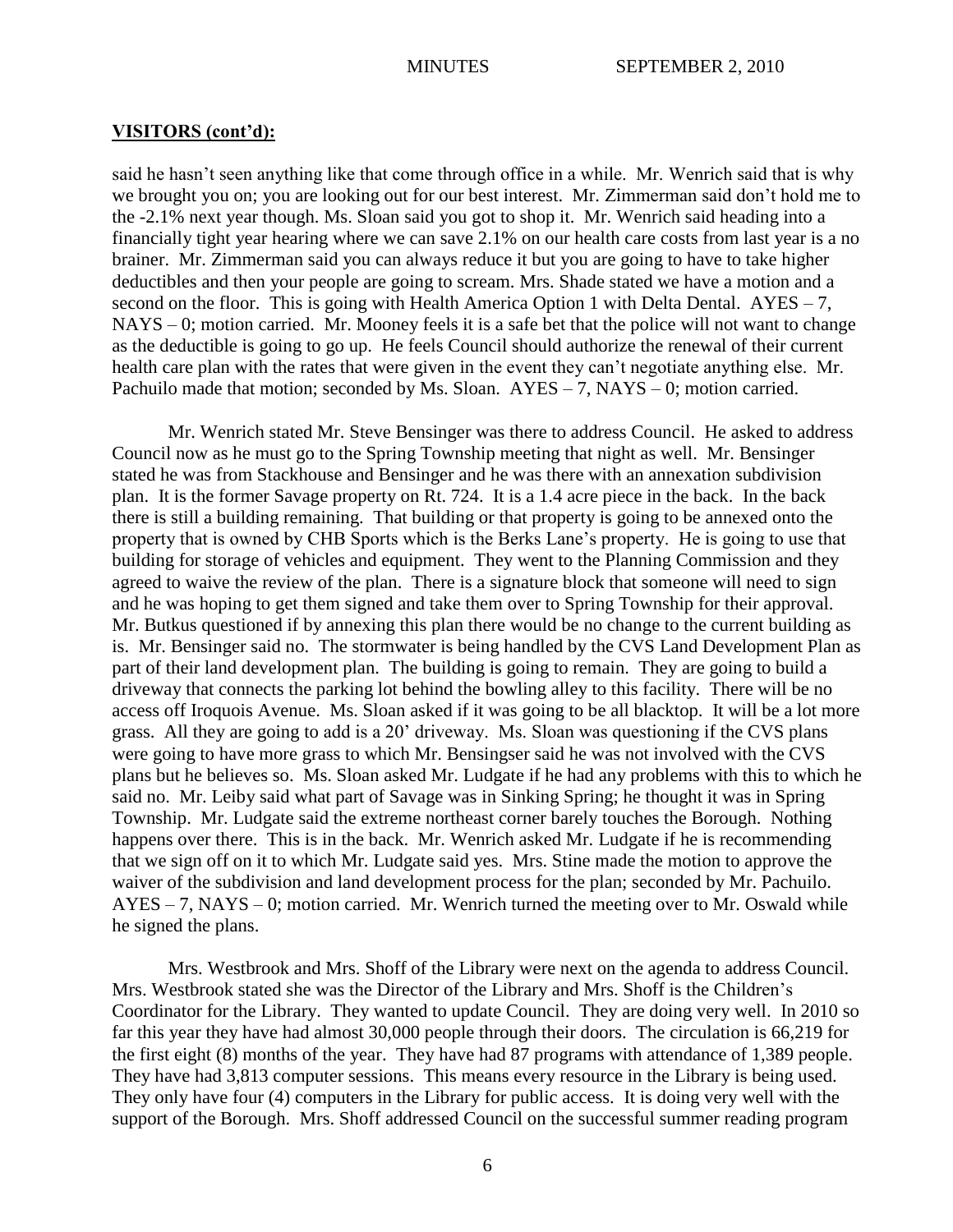which has now ended. They did from infants to teens. 170 books were read. The library was decorated in a theme – *Make a Splash at Your Library*. Prizes were displayed on a fishnet behind the circulation desk. They wrote their name on a paper fish when they turned in their first ticket which was placed on the wall. The wall was called the "ocean." The Library utilizes The Heritage Park Train Station each summer. They do crafts, snacks, stories, and outdoor games. The Library had 17 programs for children which include infant, preschool, and elementary age children story times. They also had two entertainers which performed at the Station. A total of 494 people were in attendance of these programs. At the conclusion of the summer reading the Library awarded prizes to ever summer reader that participated. Our Library is a great asset to our community. The Children"s programs are well received by the parents as well as the children. She thanked Council. Mrs. Westbrook thanked Council for their support and encouraged them to visit the Library to see what they can do for them. Mr. Wenrich retook the President's chair. (Typing exactly what was said as it is confusing) Ms. Sloan stated she had some numbers to read into the record as President of the Library Board. The proposed 2010 Library budget um in 2009 or so far year to date, the total income is \$146,377.00 and the total outflow; total disbursements year to date what they project for 2010 is \$144,665.00. So there is about a \$1,500 to \$2,000 difference that is, it is just good to have those numbers. She will see that Mrs. Shade gets a copy of this. She will see that the Borough Council members get them too. She thanked Council.

# **COMMUNICATIONS:**

There were no communications.

# **APPROVAL OF BILLS:**

Mr. Oswald made a motion to pay the bills; seconded by Mrs. Stine.  $AYES - 7$ ,  $NAYS - 0$ ; motion carried.

## **WESTERN BERKS FIRE DEPARTMENT:**

Mr. Jeffrey Weidner stated Council received a copy of their report for August, 2010. For the month of August they responded to a total of 51 incidents. Ten (10) of them were in the Borough. Two (2) of them however resulted in a pretty significant fire loss. On August  $10<sup>th</sup>$  was Hair on the Avenue fire. He wanted to commend the people that were at that fire for containing it and not letting the fire go beyond what it did. They also did an exceptional job in the salvage and overhaul to prevent damage to the first floor where Hair on the Avenue is. He just spoke to Mr. Meas and he again extended his thanks to the department. He also said he would like to do a fundraising event for the department where all proceeds (all the appointments he has on one particular day) will be turned over to the Western Berks Fire Department. That event will probably be Tuesday, October 5<sup>th</sup>. That is Fire Prevention Week. They will be working with him to have some fire department reps along with a piece of apparatus at their location that day. The other fire was on August  $26<sup>th</sup>$ . It was a Thursday evening around 11:30 in the 4200 block of Penn Avenue. That was a second floor fire which started on the second floor porch and it extended into the second floor kitchen. Again, they did an outstanding job fighting the fire. It was confined to the porch and the kitchen pretty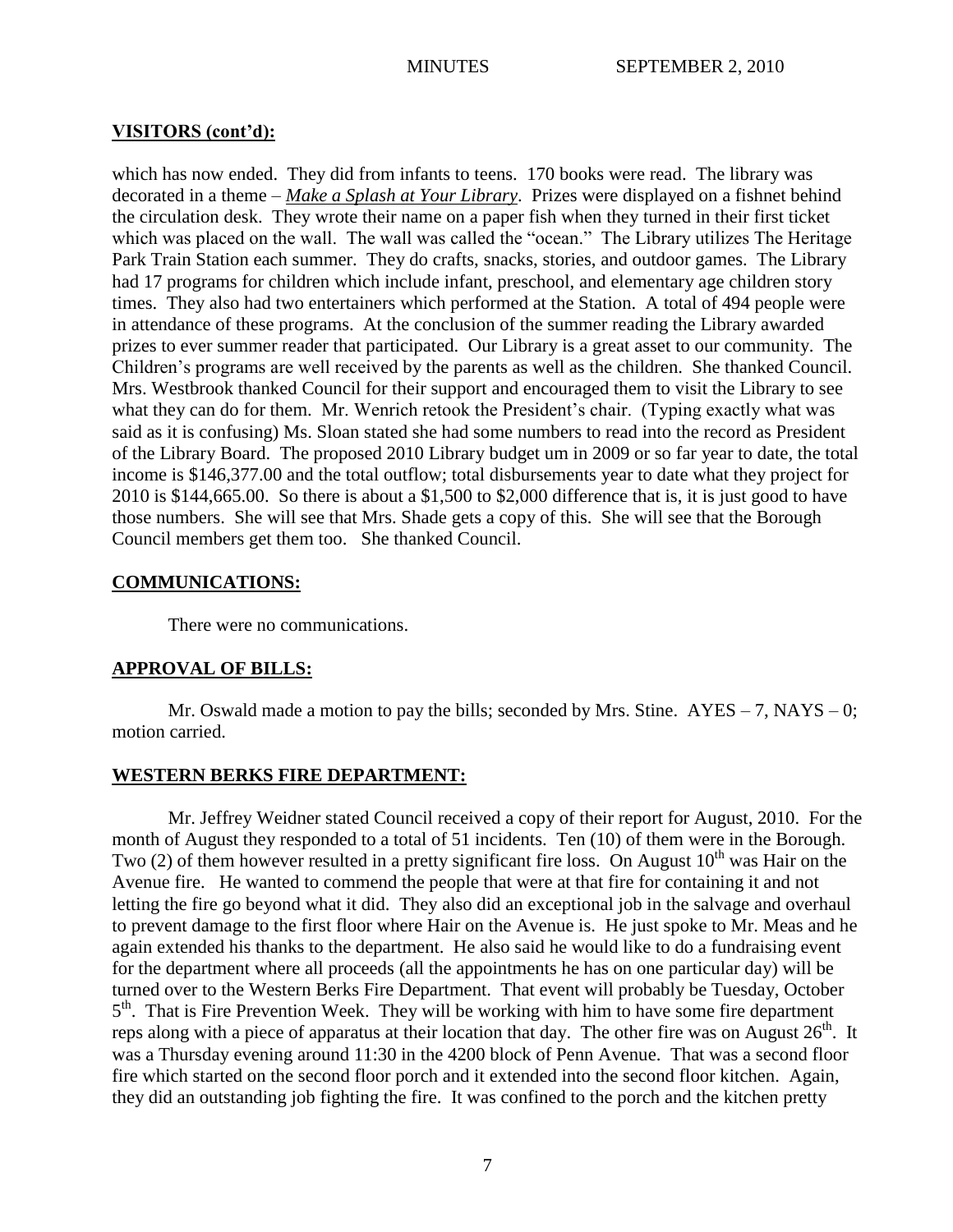# **WESTERN BERKS FIRE DEPARTMENT (cont'd):**

much. The one on Hair on the Avenue was electrical the other one was careless smoking. August  $3<sup>rd</sup>$  was the one (1) year anniversary of the Western Berks Fire Department. He feels they have made a lot of progress and he hopes it continues. Mr. Pachuilo spoke with Mr. Weidner and he feels there will be no fire tax increase for 2011. Mr. Wenrich thanked them for their dedication.

# **MILLER ENVIRONMENTAL:**

Mr. Peter Juzyk gave the report for August, 2010. The total monthly flow was 14.233 million gallons. The average daily flow was 459,000 gallons; the minimum daily flow was 415,000; and the maximum daily flow was 500,000 gallons. The total rainfall was 1.30 inches. The contribution by the municipalities was: Sinking Spring – 61.5%, Lower Heidelberg – 31.7%, and South Heidelberg – 6.8%. They spent a lot of time at the plant. They received 41 PA One Calls throughout the month. They completed 31 work orders. They placed the new clarifier in service early in the month. They began to drain Clarifier 2. RAS Pump 4 for clarifier 3 lost prime between 8/8/10 and 8/9/10. Sludge blanket rose to surface and over the weirs into the chlorine contact tank. The chlorine analyzer also was fouled. Plant personnel cleaned the units and equipment and prevented permit exceptions from occurring. Training and startup of the gas monitoring equipment at the headworks building was conducted on August 16, 2010. Security First personnel began installation of a fire protection system in main control building on 8/30/10. The July DMR had two (2) fecal coliform bacteria permit exceptions. They had a problem with the chlorine analyzer during the last week of July. Between 8/17 and 8/20 sludge was removed from reed beds 1 through 6. It was completed without any problem. The gates to those units are wooden gates and they need to be replaced. Mr. Juzyk remembered during the design phase there was some discussion on replacing them with concrete. He did get quotes. The quotes for that are in neighborhood of \$6,500.00. Last year the six (6) beds opposite them were replaced at a cost of roughly \$1,000.00. Mr. Juzyk said the wood gates will probably have to be replaced every time the reed beds are cleaned out. Each gate is approximately eight (8) foot wide and one (1) foot in depth and about three and half (31/2) feet tall. It would be re-enforced concrete. Mr. Schlott explained how they would work. Ms. Sloan stated maybe we could replace only four (4) instead of six (6). Mr. Butkus said if you do one (1) side you might as well do them all. Mayor Butkus said it would be cheaper to do it all in one (1) shot. Ms. Sloan agreed. Mr. Butkus made a motion to do the replacement with concrete not to exceed \$7,000 but going with the lowest qualifying bid after review by the engineer and attorney; seconded by Mr. Oswald.  $AYES - 7$ ,  $NAYS - 0$ ; motion carried. The effluent sampler has not been functioning since sometime in March. Twice he shipped it back to the manufacturer. Mr. Juzyk thought that the thermal board might need to be replaced and so the thermal board was replaced. The unit is back in service. It was purchased in 2008 however the warranty was only for one (1) year. Ms. Sloan questioned what type of guarantee we have on the new board to which Mr. Juzyk said one (1) year. Ms. Sloan would like to see this in writing. Mr. Oswald said at the meeting on the amendment which creates additional costs due to the expansion, we talked about taking the lawn care back in house. Mr. Al Kreider currently does the lawn mowing. Mr. Oswald questioned if his department was ready to take that over. Mr. Hart said yes. October is the end of mowing season. Mr. Juzyk stated that Mr. Kreider stated there was no written agreement. However it was his understanding that it would be his responsibility to do the mowing for the rest of the summer. Mr. Oswald stated the cost is currently at \$4,654.00. Mr. Oswald stated on the form there it appears he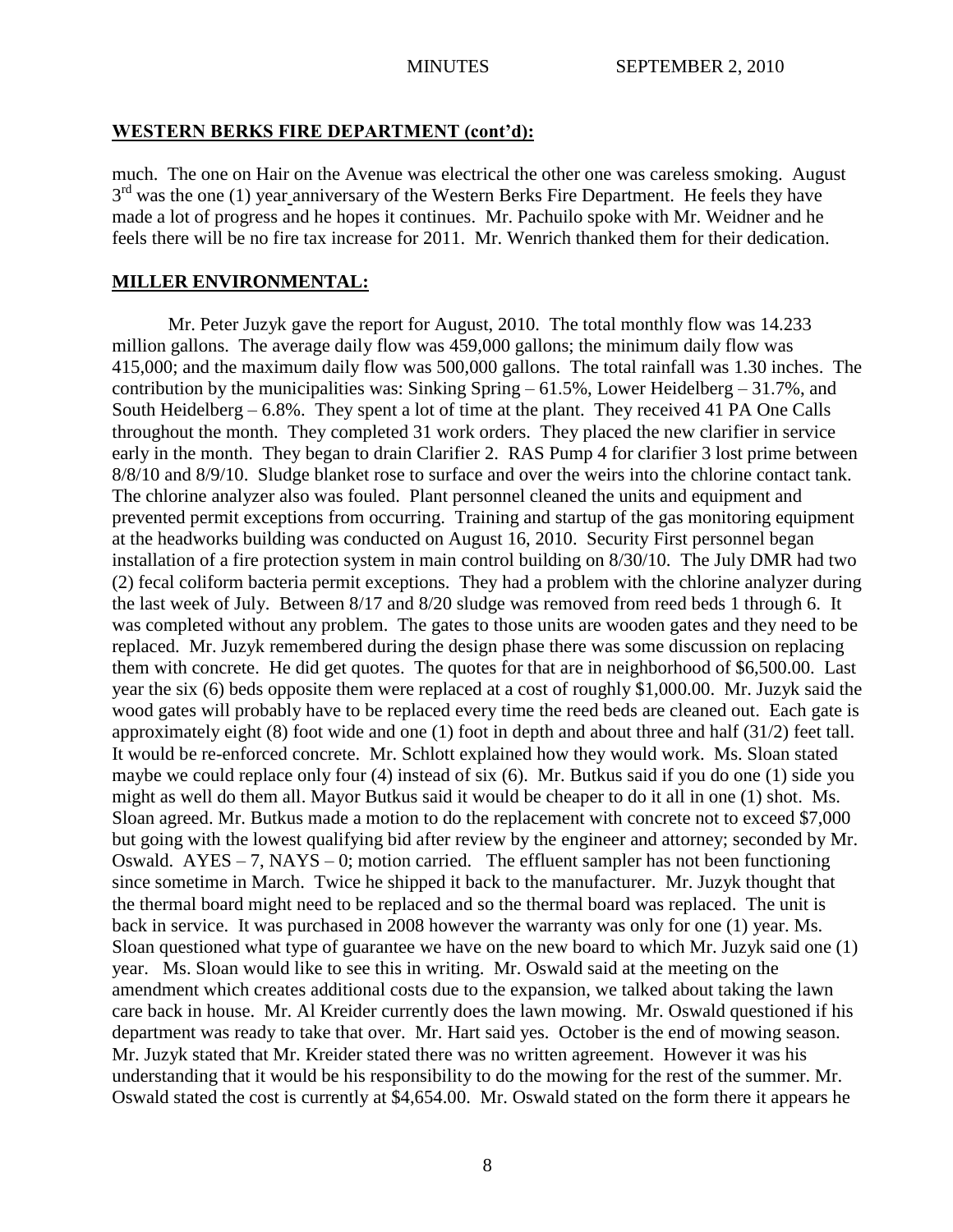should mow three (3) more times. Mr. Juzyk said it will depend on how the grass grows. It has been growing slower this year due to the lack of rain. Mr. Leiby questioned if he bales any of it. Mr. Juzyk said he didn"t know if he mulches or bales. Mr. Leiby says we pay him to mow because he wants the hay. Mr. Butkus said the section he is referring to is along the fence and inside the fence. It does not get high enough to get baled. The large sectioned are farmed. Mr. Leiby asked if we are getting the rent from him these days. Mrs. Shade said the rent is a \$1.00. This was done this way so they didn"t have to mow or maintain outside the fence, Mr. Butkus said. Mr. Schlott said we are talking about two (2) different things. Mr. Leiby understood that. Mr. Garber farms the land and Mr. Kreider mows it, Mr. Schlott said. Mr. Juzyk asked if we want to stay with Mr. Kreider for the rest of the season. Mr. Oswald said if Mr. Hart"s department is ready to go that will save us money. This will save at least \$5,000 next year. Mr. Mooney sent a letter today based on the meeting we had basically telling them to terminate the grass cutting with Mr. Kreider. Mr. Mooney said it sent it to both Mr. Schlott and Mr. Hart and he got them back saying their mailboxes were full. Miller subcontracts the lawn mowing out to Mr. Kreider. He received an e-mail back from Mr. Poyner stating they are working on the amendment and will get it over to us as soon as possible. Ms. Sloan feels it make sense to finish out with Kreider as he is only going to cut it two (2) or three (3) more times. The little bit we are going to save is it really worth it. She feels it looks like we are just jerking Kreider along. People go season to season. Mr. Butkus asked if Miller is going to be reimbursing us or is it that we aren"t going to be paying the additional into the maintenance. Mr. Mooney said you will establish the maintenance fund and then you will get a reimbursement or bill for what you didn"t use or for what you went over. Mr. Butkus said are we just not paying Miller or are we going to run it through and then get it back from Miller. Mr. Mooney said we are running it through Miller and then back out because that is not one (1) of the contract sections. We did not address this issue. A brief discussion ensued. Mr. Butkus said we can transfer it over. Mr. Pachuilo feels along with Mrs. Stine we should cut our own grass. Mr. Oswald agreed. We could save \$2,000 this year and more next year. Mr. Butkus questioned since we are a man down are we creating more of a problem. Mr. Oswald said Mr. Hart brought it up. Mr. Hart stated it is not that big of area; it won"t take up that great amount of time. Mr. Oswald made a motion to terminate the contract with Mr. Kreider for the property at the sewer plant effective immediately and turning it over to Mr. Hart and his department; seconded by Mrs. Stine. AYES – 7, NAYS – 0; motion carried. Miller will notify Mr. Kreider. The next item was the letter from McDonald"s. It was written by Mr. Robert Hughes. Mr. Juzyk stated they sample that properly four (4) times a year. Four (4) of those times we are sampling for fats, oils and grease in addition the second and fourth quarter there are some additional items that we also monitor; solids, BOD, ammonia, phosphorus. During the second quarter he exceeded the local limit for BOD. The limit is 900; he is at 1,020 which are just slightly above that. He drafted the correspondence in response to that violation. Mr. Oswald assumes he is arguing with our methods of sampling, is that not correct? He cited Exeter Township and they do several over a period of time. They put a monitoring device on however it is there cost to do that. Mr. Juzyk stated last year wherever possible they did attempt to do composite sampling. In many of the cases the composite samples were actually worse than the grab samples. He explained how it works. He explained that the sampling becomes concentrated. With a grab sample they will announce they are there for the sample and ask them to run water although at McDonald"s they usually have significant business so they have enough flow. With a high BOD, if they were dumping soda or washing out their milkshake or ice cream machine that could be enough to bump them up over the limit. Mr. Butkus asked if there are certain sampling items you must do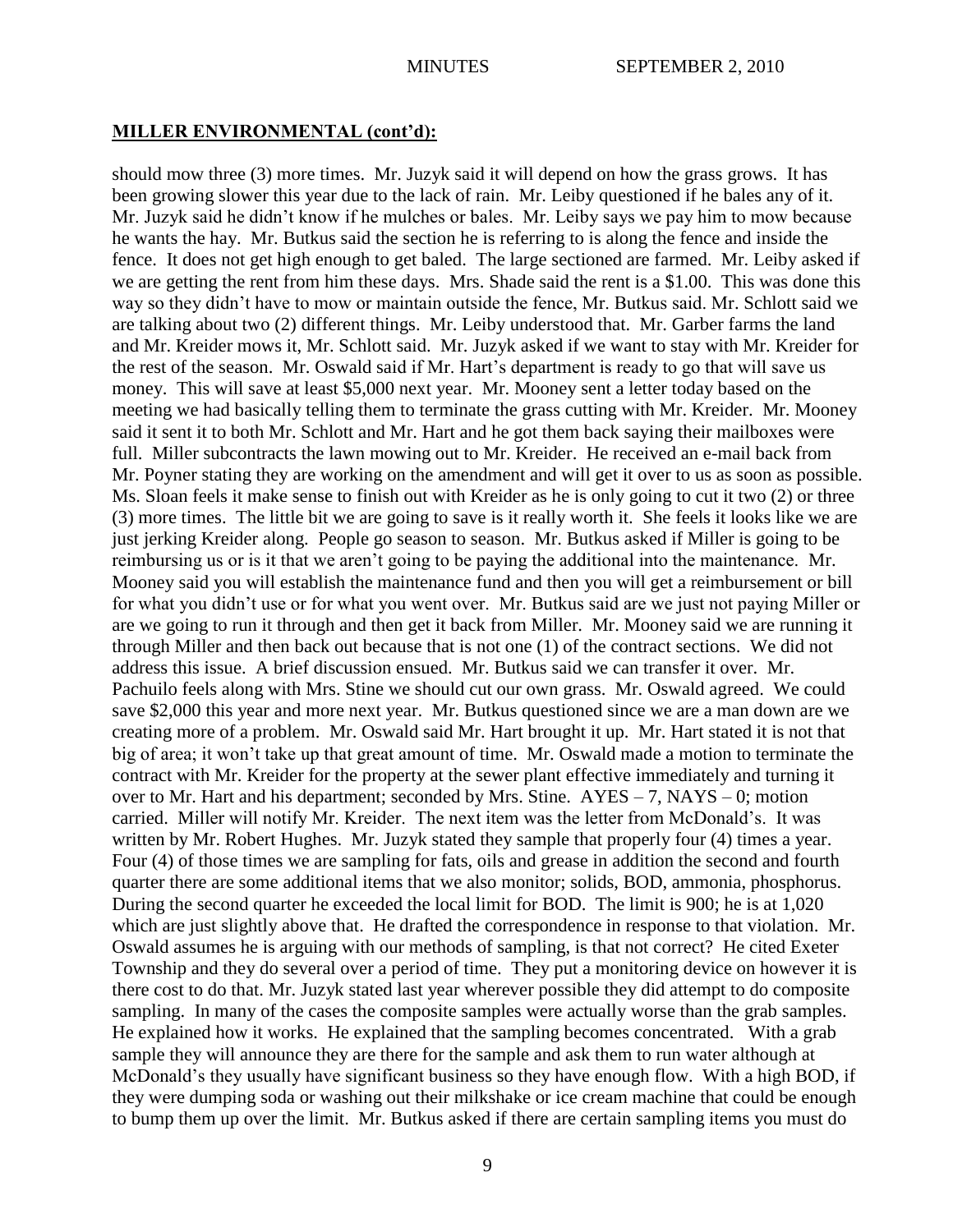as a grab sample. Mr. Juzyk said that was correct. Fats, oil, and grease must be a grab sample as well as phosphorous. Mr. Schlott said based on the review of Mr. Hughes letter, is that he states they clean their grease traps out on a regular basis. That is great on the parameters for fats, oil and grease; having a clean grease trap will not affect your BOD, Mr. Schlott explained. His violation was for going over the allowable limit which is 900. There is over \$500 in fees there associated with a surcharge because if you are over 300 in BOD you must pay a surcharge. If it is a \$700 fine he is paying \$500 in a surcharge for a strong waste and a \$150 fine for not being in compliance with the Ordinance. Mr. Pachuilo questioned if this was a one (1) time issue or is this a continuing problem. Mr. Butkus said it was an ongoing issue with many businesses especially restaurants. Mr. Butkus feels it is a lack of willingness to understand. He continued that they want us to tell them if they do "xyz" you will pass and we will guarantee that you will pass. The problem is, he doesn"t care how good your staff is and how much you educate the guy at the top, something, every now and then, goes down the drain that shouldn"t or there is only so much stuff you can get off before you clean it. The only other way he knows of dealing with this is a few people are looking at organic loading and they also buy the organic equivalent. Several restaurants we had a sit down with them last year and only four (4) of them showed up. Two (2) of them were just happy to be there; one (1) was angry who hadn"t even opened yet, and the last one (1) he wasn"t even sure they knew what was going on to be blunt. Mr. Schlott said anyone that was upset was unhappy because they would be paying fines, penalties, and surcharges. They also wanted to know what they could do so this wouldn"t happen; what chemical could they use; tell me what I have to do so I can be in compliance. Mr. Wenrich stated now he wants a composite sample. He asked Mr. Juzyk if perhaps the next two (2) times we do a composite sample for him. Mr. Wenrich asked if that was possible to which the answer was yes. Mr. Wenrich stated let"s just try it. Mr. Schlott said we can do that the next time they are checking for BOD which will probably be the fourth quarter but the third quarter will probably be fats, oil and grease testing. That has to be a grab sample. Mr. Butkus said that is the one they usually pass with no problem because they clean their grease traps. Ms. Sloan thought that was a good solution. We can try to meet them half way. Ms. Sloan feels that perhaps a small education piece should also be done. Mr. Juzyk said Brad Smith of ARRO along with himself have met twice with them at the facility. They want to do everything they need to do to meet the limits. They are not trying to be combative in any way. Depending on the employees and the number of employees this information might not be making its way down the list. The manager can only be there during certain hours. They will be sampling during the daytime. The other thing we can do is during the open house we can have a brief explanation of the testing and what they are for, Mr. Butkus said. This is mandated correct; this isn't some screwy law we have here in Sinking Spring, Mr. Leiby asked. Mr. Mooney said no, we have BOD limits that are placed on us so the only way we can meet our BOD limits is to mandate that the users meet their BOD limits. Mr. Pachuilo stated the letter is asking for a waiver of surcharges. Mr. Butkus cautioned against that because we have not done this in the past. Mr. Wenrich said why don"t we table his request until the time where the two (2); Mr. Butkus said that would be the fourth quarter of this year and the second quarter of next year. We are talking a couple hundred dollars. Mr. Wenrich is not saying we should let them off the hook but we shall see. See if we could hit some type of happy medium. Ms. Sloan said meeting them half way why don"t we put half the fines on hold and collect the other half. Mr. Schlott stated previous Councils when this was established put into place a waiver for the first time they were over their limits. Mr. Schlott stated this facility has received the waiver of the fines already. The surcharges are the waste that has gone down the pipe and is being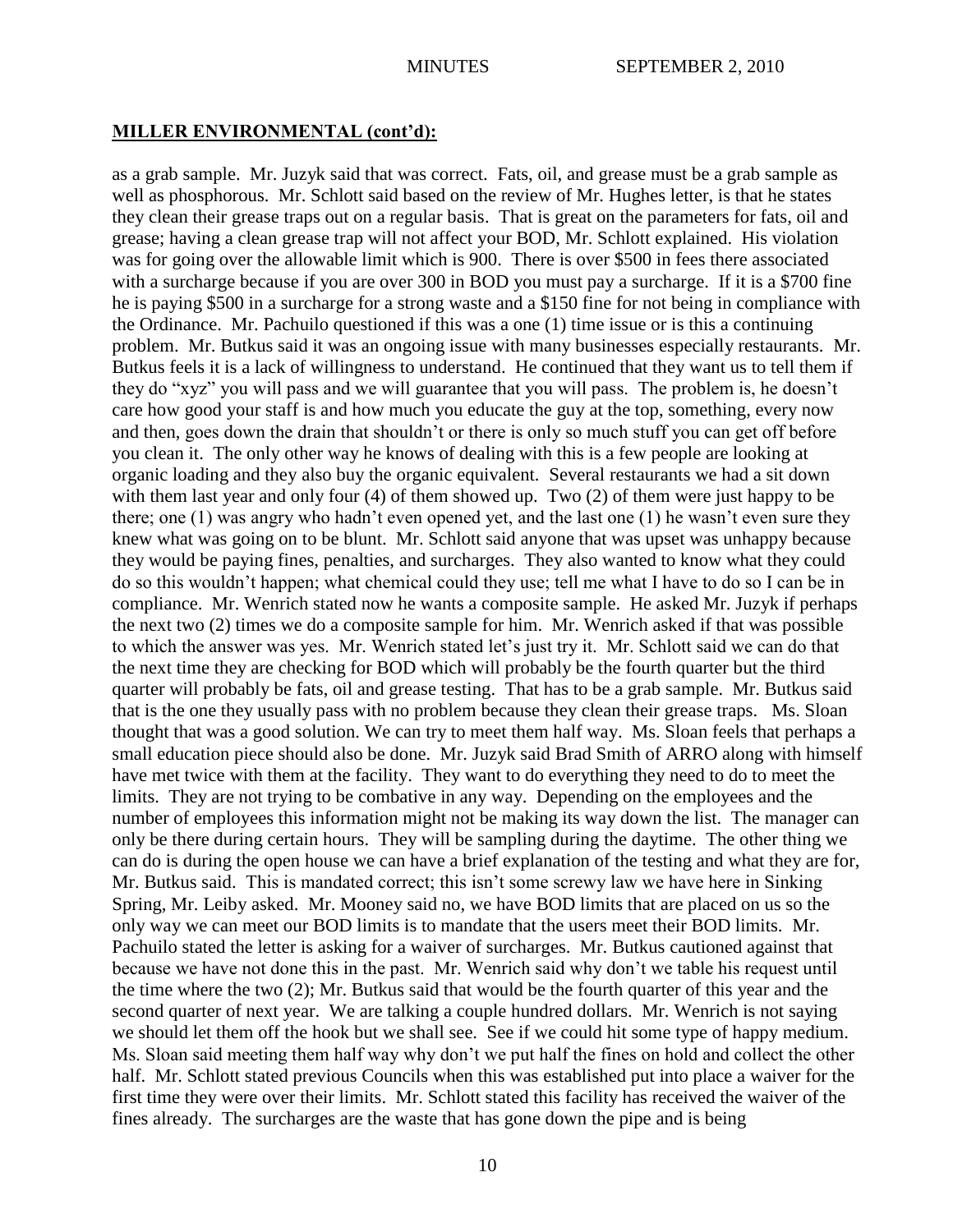treated at the plant. The plant is designed to handle roughly 250 milligrams per liter of BOD. According to this he is putting down 1,000. He is essentially putting down four (4) times the limit. Mr. Wenrich's recommendation is to table this till we can research it. It is showing him we are doing our due diligence and if it comes back. Mr. Oswald said he isn"t getting out of this. Just because we are tabling this doesn"t mean he doesn"t have to pay for it. If it comes back and he has more issues he will be paying this bill and the next one as well, Mr. Oswald stated. We are not letting him totally off the hook we are just tabling this till we have more investigative work completed. Mr. Butkus feels they should pay and if they can knock it down for next time, good for them. We had to take it out. Mr. Leiby asked if this was a big problem at the plant. Mr. Schlott said if affects your capacity. He asked if we feel it is all commercial. Mr. Schlott feels it is the commercial businesses that have an effect on that. Residences don"t typically put down high BOD. Mrs. Stine feels he should pay; it is the nature of his business. Ms. Sloan feels we should meet him half way on the sampling; they need the education piece as well but to delay him from paying she feels is just opening a can of worms. Mr. Pachuilo made a motion for him to pay the current bill and that we will meet him half way with the sampling in the fourth quarter of this year and the second quarter of next year; seconded by Mr. Butkus. AYES – 5, NAYS – 2 (Mr. Oswald and Mr. Wenrich); motion carried. Mr. Leiby asked when the grab samples are done to you get them to sign something; are they present when you do the grab. Mr. Juzyk said typically no. Mr. Leiby asked if that would make it better if they knew what was going on and watching it happen. Mr. Juzyk said there is a chain of custody form for the samples. It includes the time and date when we sample, Mr. Juzyk stated. He can certainly draft a new one. Mr. Wenrich asked how the Wonderful Chinese Restaurant was doing to which Mr. Juzyk had no idea. He said we still don"t have the signed permit however he did issue another letter and told them it needs to be signed and gave them a deadline. They received it because he sent it certified mail. Mr. Leiby questioned when we were going to turn the water off. Mr. Wenrich gaveled the Council and stated too many conversations were going on at the same time. Mr. Schlott said there is only one (1) water connection going into that strip mall. In order to turn the water off to that one (1) business you would need to turn the water off to all those businesses. Mr. Pachuilo asked how many meters are there to which the answer was only one (1). Mr. Leiby feels the owner is responsible for the sewer. Mr. Mooney said the issue is they are complying with the program. Mr. Juzyk samples and if they are over they pay; they just didn"t sign the form. Mr. Mooney feels they just don"t understand the process. Mr. Mooney said if we take them to court it could be a problem because they are complying. Mr. Butkus said we don"t have the right. Mr. Mooney said it is only a problem if they don't consent but they are consenting. They allow the sample to be taken. Mr. Wenrich said every other business needs to go through the application process and here we set. He isn"t sure we are setting precedence; Ms. Sloan said we are. Mr. Mooney totally understands but he is hard pressed to go into a D.J. and say fine them cause they haven"t put an application for a permit in but they are complying with all the rules and regulations of ours sewer ordinance. Mr. Wenrich stated, but one (1), not having the permit in. Ms. Sloan said what about an order from the D.J. Mr. Mooney said it doesn"t work that way. Mr. Butkus said can we declare it signed by default since they are complying. Mr. Mooney said Mr. Juzyk sent them a letter again. Mr. Juzyk just sent them the last page this time; where they are to sign with a sticky showing them where to sign. Their permit is coming up in about a year. Mr. Butkus asked where we stand with Dunkin Donuts and the vent caps. Mr. Juzyk said he issued correspondence to them but he has not had the chance to get back out there and check on it. Mr.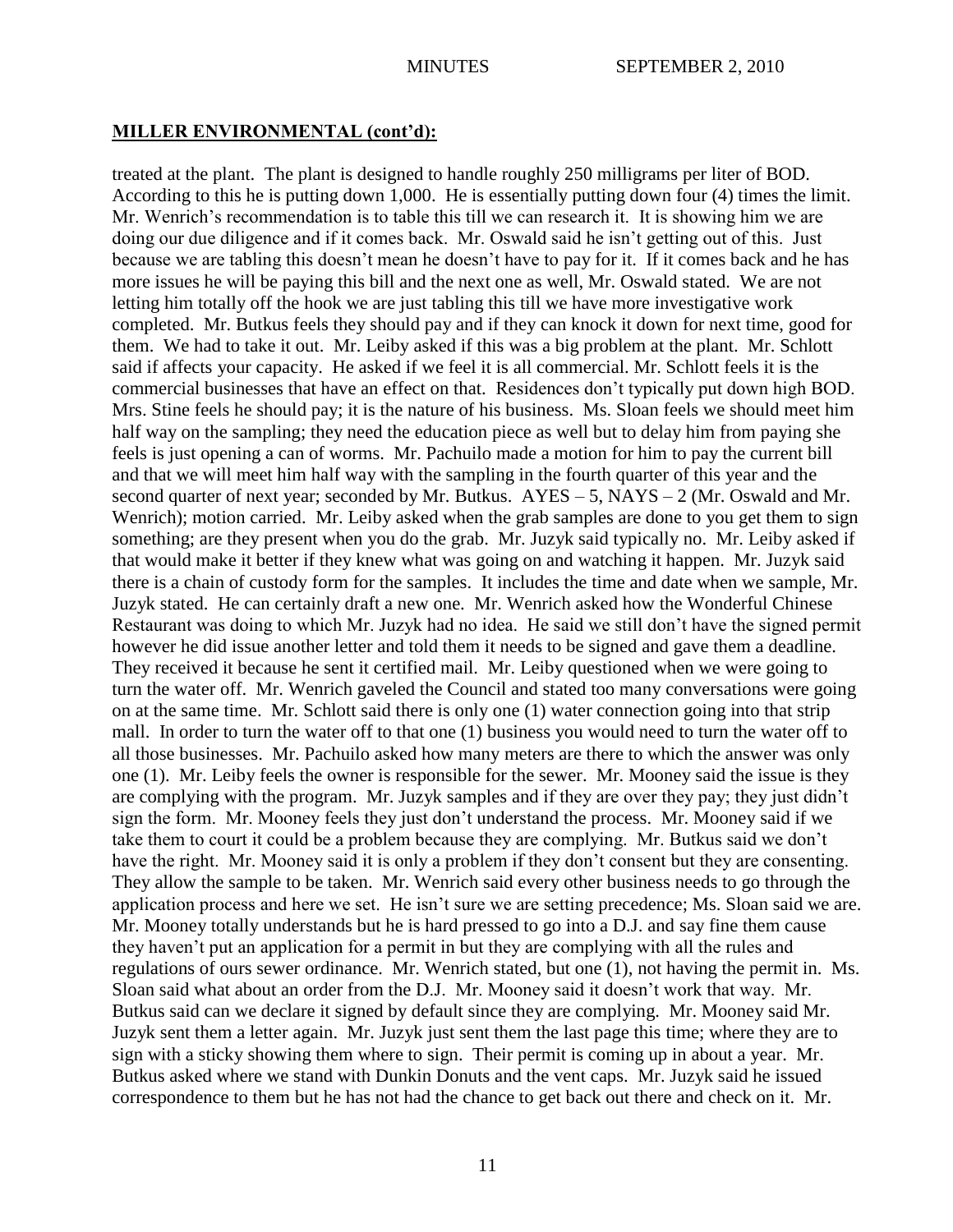Butkus made a motion to have Mr. Juzyk give them a notice allowing them seven (7) days to fix it regardless of what the business is; seconded by Mrs. Stine.  $AYES - 7$ ,  $NAYS - 0$ ; motion carried. Mr. Leiby asked who"s responsibility is it for the vents. After a discussion, Mr. Pachuilo along with Mr. Leiby said the whole trap is the owner"s responsibility. A discussion ensued as to who should maintain the lines and the vents.

# **SEWER ENGINEER – DAVID SCHLOTT, JR, ARRO CONSULTING:**

Mr. Schlott stated both contractors have completed a majority of the punch list items for the respective contracts. The project is substantially complete as of now. Most of the items have been completed and we are down to administrative items. They are some loose ends and they have asked for a 31 day time extension which ARRO is recommending. Mr. Oswald made a motion to grant them the 31 day time extension; seconded by Mr. Butkus.  $AYES - 7$ ,  $NAYS - 0$ ; motion carried. At this time there are no applications for payment. Mr. Schlott explained about the change orders. The Terrace of Sinking Spring's planning modules were approved at the workshop meeting. Once they are signed they can be returned to the applicant for submission to DEP for their review and approval. Mr. Butkus asked if we need approval for them to which Mr. Schlott said that was approved by resolution at the workshop meeting. The onsite sanitary sewer installation for Spring Market has been completed. The only outstanding item was the vacuum testing of the manholes and that has been successfully completed. The sewer is essentially completed out there. It is good to go on site. There is an existing line (manhole 106 to 105) at the Queen Street intersection that will be abandoned and they would like it physically removed from the system because it is no longer needed. That work will be done sometime in September. Ms. Sloan questions who checks on this. She asked Mr. Hart and he said yes.

# **REVITALIZATION PROJECT:**

Mr. Ludgate said some progress is being made on Spring Markets and it should be opened this fall. The traffic engineer is progressing with the traffic impact study. This is partially funded by the County and part by JDH. The nonprofit corporation was formed by the Revitalization Committee and they have received four (4) contributions to date adding up to over \$1,500.00. They have an application for funds into the Alcon Foundation. It has been accepted but they do not know if they will be receiving any funding or not. The most important thing, the LUPTAP Study, which was required by DCED which is part of this process, is almost complete. We are at the point where it is in draft form. Ms. Sloan and Mr. Pachuilo received a copy of this as they requested. He is hoping to get feedback from them. At this time we do not have a Council rep on this Board as Mr. Schmidt and Mr. Zerr no longer sit on Council. He asked for Council to attend the meeting. He announced there will be a LUPTAP meeting on Tuesday, September 14, 2010 at 8:30 in the morning. The agenda for that meeting is to review the draft report and hopefully authorizing it to be submitted to DCED. We will then be moving on toward finalizing that process. Mr. Wenrich asked if anyone is available to come to that meeting. Ms. Sloan said she is available. Mr. Ludgate thanked Ms. Sloan; he was happy to have an active Councilmember.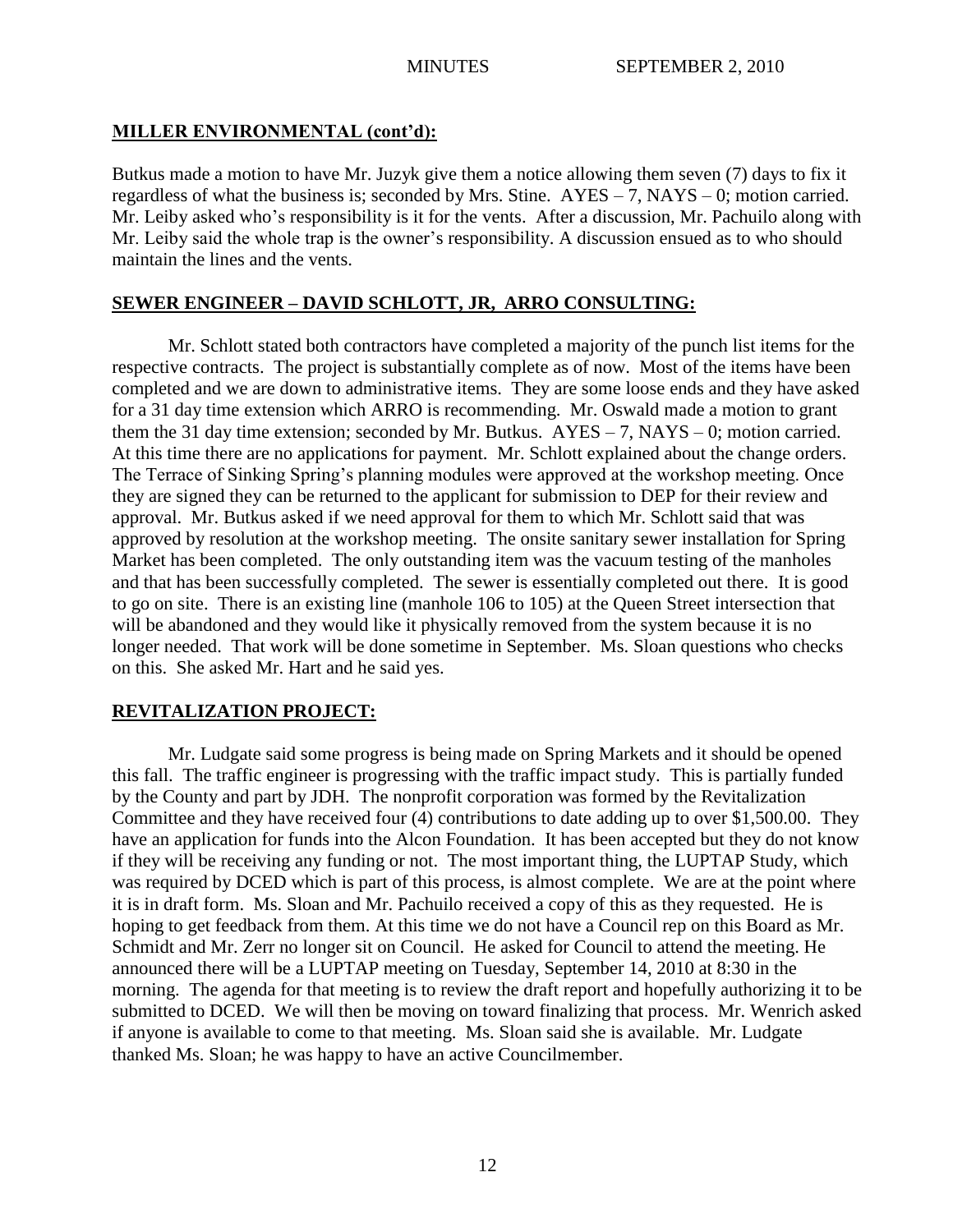#### **UNFINISHED BUSINESS:**

The flu clinic will be held October 13, 2010 from 11:00 a.m. till 2:00 p.m. at the Borough Hall providing the availability of the vaccine.

Bulk trash day will be October 13, 2010 as well. Mr. Butkus explained what can be placed out. No florescent bulbs. The County website has some locales listed where some of the products can be taken. They also have some dates for oil based paint disposal.

The next item was Mass Mutual Life Insurance appointments. Ms. Sloan asked Mrs. Shade if she heard anything. Mrs. Shade stated she has not to which Ms. Sloan said she was on vacation that week. Mr. Butkus asked if this was the free insurance for our residents to which the answer was yes. Ms. Sloan stated that she had gotten together with Mrs. Shade and there was some confusion on who should take the appointments and how it should be done. Ms. Sloan said the lady that runs this is on vacation however she feels we won"t have enough time to get this up and running for September 13<sup>th</sup>. Ms. Sloan spoke to Mrs. Shade and the Borough Hall is available on Monday, October  $11<sup>th</sup>$ , Columbus Day. She also has the nursing staff set up to come for blood samples. They need a total number of people and Ms. Sloan will follow up with Mrs. Shade on this. Mrs. Stine does not feel the Borough employee office staff should be making appointments for this. This is just her opinion she just feels it is not in their place. Ms. Sloan stated that is how they did it in Allentown and they issued 55 free policies. Ms. Sloan feels she doesn"t know how else you would do it. Mrs. Stine doesn"t know either but she doesn"t feel that it should be done by the Borough staff. Mr. Wenrich asked if Mass Mutual doesn't have a person these people could call to set up the appointments. They could handle the appointments. They could call in here and we could give them this person"s name and number. Ms. Sloan said what Mass Mutual does is they set up all the nurses; they issue all the policies; they provide the website information; they will do the press releases but because they do this nationwide they really kind of defer this to the local area on how to set up the appointments. She can ask them what other kind of options they have but she is not sure there is any more they can do since all the scheduling for the Borough Hall is run through Mrs. Shade. Mr. Wenrich said yes, the scheduling for the Borough Hall but not to make individual appointments that is not really the staff"s assignment but that is just his feeling too. Mr. Oswald feels it is a good thing but he said these people come to the window all the time and have to face our office staff and this is an income based item, he is not sure it is a good thing. Mr. Oswald feels that Mass Mutual"s people should be doing this. Mr. Butkus asked if our people are collecting that information. It was his understanding that the staff would be making appointments. Mr. Oswald stated yes, but you still have to meet certain requirements. Mr. Butkus thought that determination was made by Mass Mutual. Ms. Sloan stated it is made by them. Mr. Wenrich said if a person comes in and makes an appointment and they think fine I got this when do they do that review? Ms. Sloan stated when they call up; there are three (3) questions. Mr. Wenrich stated find out if there is a way around not having our staff directly involved with this. She said alright. Mr. Wenrich said it is Council"s decision if you want the staff to be tied up with that so be it. If not so be it too. Mr. Leiby said it is a possible benefit to someone in the community. He has never been that poor but if you are he imagines this is a benefit. Ms. Sloan said it is a benefit to the children. We are supposed to be community minded, Mr. Leiby said. Mr. Butkus said if it is just scheduling the appointments for that day he is okay with that. Mr. Mooney said in preparation for the one (1) day event, your staff is setting up the appointments leading up to the day to which Mr. Butkus said he understands that. Ms. Sloan said they project out of 3,000 people we will get about 25 to 30 calls. Mr. Oswald.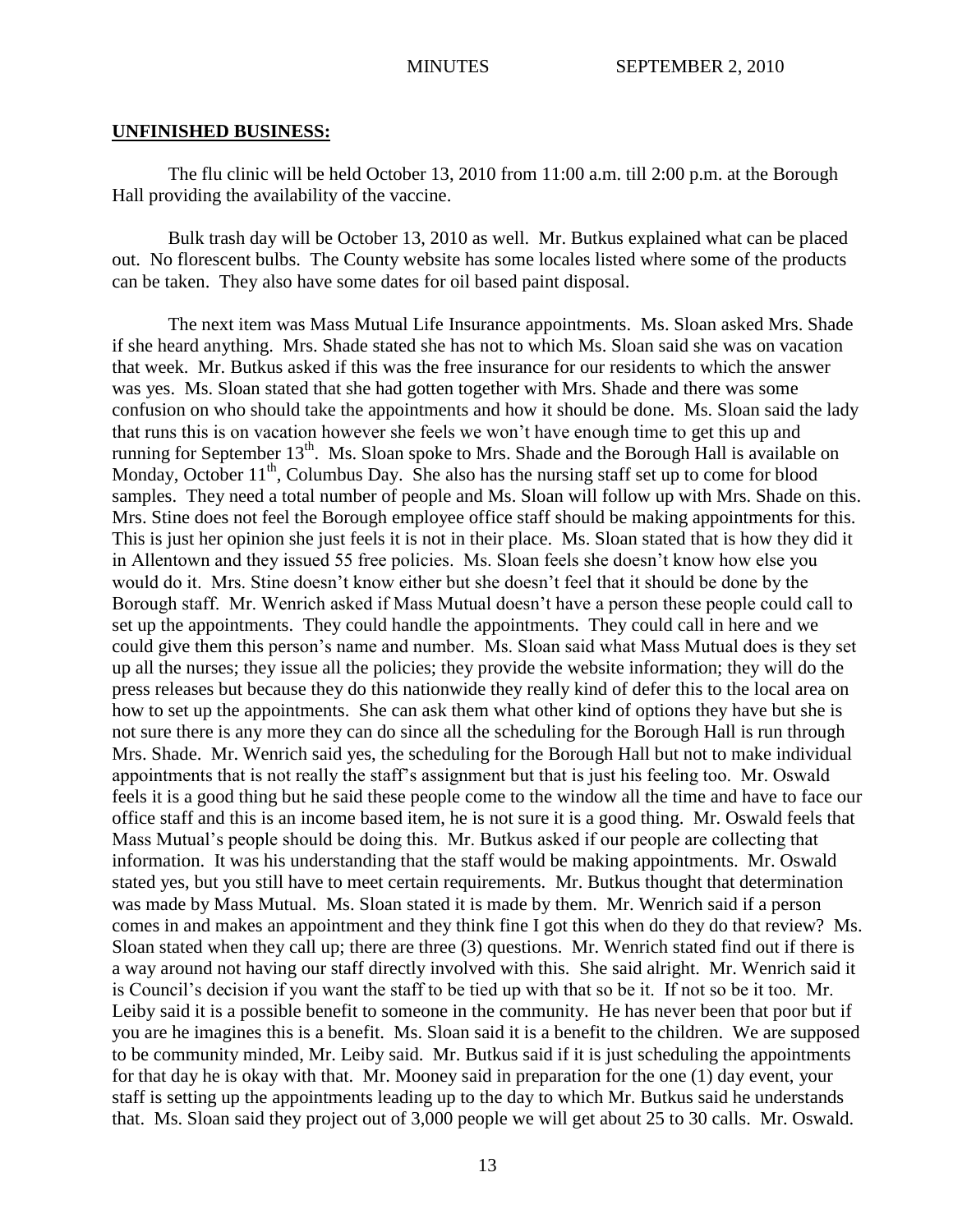## **UNFINISHED BUSINESS (cont'd):**

questioned if this is up on our website already to which Mrs. Shade said no. Mr. Oswald said unless he sees Mass Mutual employees down here it is a no for him. Mr. Gary Cirulli said his tax dollars are going to be going to pay our secretaries to do work for a private business. He asked if this is what this is about. Mr. Mooney said we might have some Borough residents that may qualify for free health insurance. Ms. Sloan stated it was life insurance. But someone must set up the appointments to see if they qualify for the life insurance. Mr. Cirulli questioned why the Borough secretaries are doing that? Mr. Mooney said if Council doesn't want to take advantage of the program and you don"t want to assist them then they probably won"t come and nobody in the Borough will get the free life insurance. Mr. Cirulli said their business people can"t set it up with people in the Borough? Mr. Mooney said they are doing it as a community service; they don"t have employees that work at the Borough office; people would need to come in all the time till the drive actually happens. So, it doesn"t pay Mass Mutual to do that. They are doing some community outreach to make this happen. Mr. Mooney said it is either you want to take advantage of the program and assist them or you don"t want to take advantage of it. They are not forcing you to make free life insurance available to our residents. Mr. Cirulli understood that but the problem is these secretaries are busy enough doing Borough business should they stop doing Borough business to set up these appointments. Mr. Mooney said that maybe the Borough doesn"t want to take advantage of the opportunity. Mr. Cirulli said they are paid by the residents to do a job for the Borough, all of the Borough, not for a few. He understands what Mr. Mooney is saying about this but this is for a small group of people and this isn't the Borough's secretary's duties; they weren't hired for that. Mr. Mooney explained that at times you will go after a grant, the grant might just benefit a portion of the Borough but you still go after it, this is how he views this item as well. He feels there is no difference. Mr. Oswald asks if there is anything preventing these people from going to Mass Mutual.com and doing it on their website. Ms. Sloan said no you do it at the location. Mr. Pachuilo said if it is as simple as telling the person you come at this time he has no problem with that. He doesn"t want any questions, or those types of things. Ms. Sloan said she will see if there is any more of a screening process and if she could do that process. Mr. Leiby thought we voted on this last month to which Ms. Sloan said yes. Ms. Sloan said she will have an answer to them by next week.

The next item was the Lower Heidelberg/South Heidelberg sewer payments. Mr. Mooney stated Lower Heidelberg has not paid anything however communications now with their solicitor and engineer it appears the check got put in the mail today for \$90,000 plus dollars. Mr. Schlott said he believes this amount is the outstanding amount for 2009 with the reconciliation as well as the first quarter of 2010. That is his understanding. Mr. Oswald and Mr. Butkus stated we are into the third quarter of 2010. Ms. Sloan questioned how much it costs to file a legal suit against them. Mr. Mooney said whatever the time it takes for him to put the complaint together. He will need to get with Mr. Schlott. Ms. Sloan asked for an estimate to which Mr. Mooney said \$500 to file the complaint plus whatever Mr. Schlott's time is. Mr. Butkus said he knows the answer but he was going to ask it anyway. Is there any way we can plug the line? The answer was no. This is the same road we always travel. Mr. Mooney said we would need DEP"s approval to shut them off. Mr. Wenrich said they say this kind of stuff all the time. Ms. Sloan made a motion to authorize Mr. Mooney to file a complaint at a cost of not to exceed \$1,000 without contacting Council to secure payment from Lower Heidelberg; seconded by Mr. Pachuilo. AYES – 7, NAYS – 0; motion carried. Mr. Mooney said he assumes if a check comes in on Friday or Tuesday he is not to move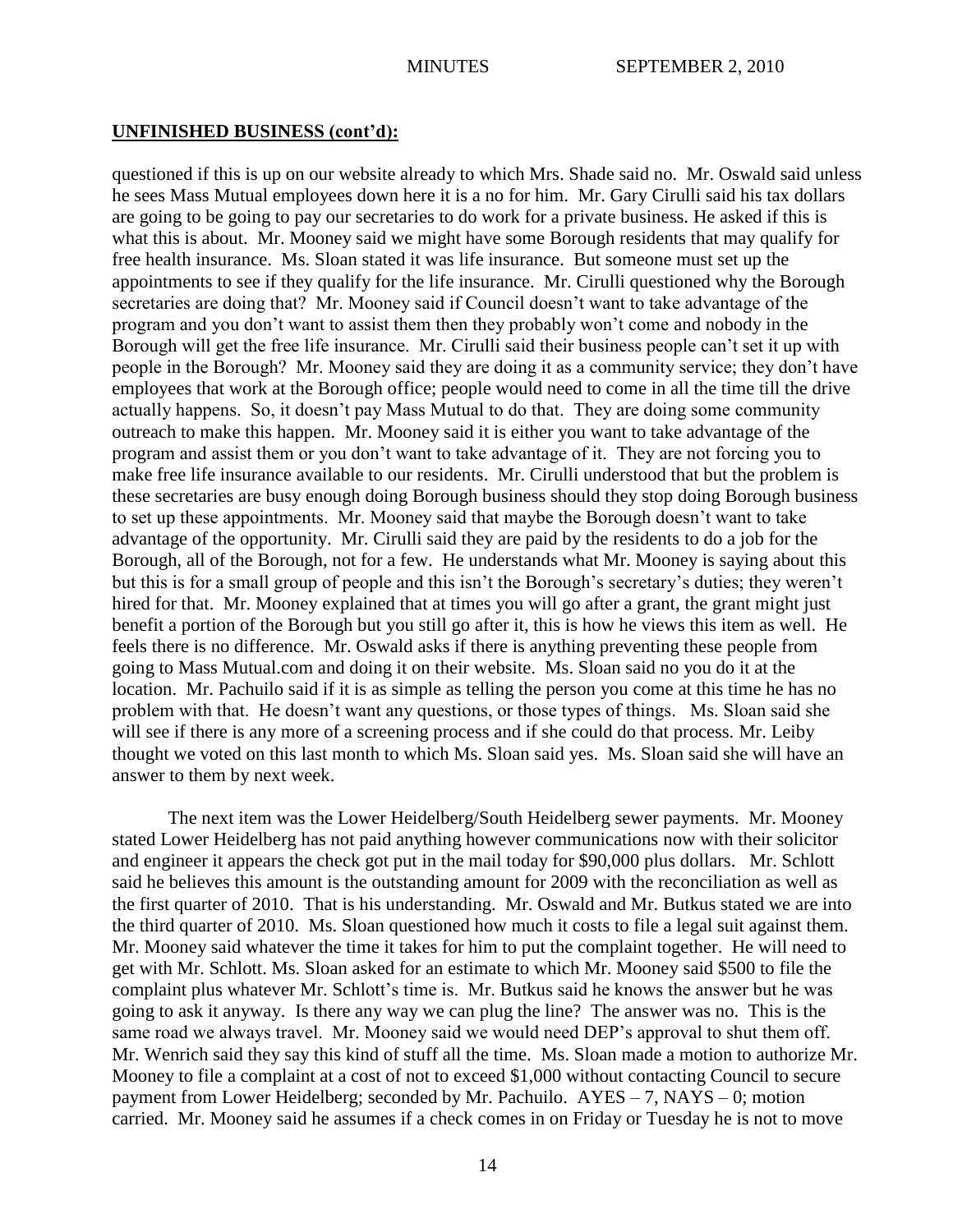# **UNFINISHED BUSINESS (cont'd):**

ahead with legal proceedings to which Council said correct. Ms Sloan added that if they don"t pay the entire amount she feels we need to go after them for what wasn"t paid as well. Mr. Leiby yelled due it now so it makes the paper. South Heidelberg has asked for a little bit of relief because about three (3) months ago because they thought there was an issue with the meter. It turned out not to be the meter; it was a backup Mr. Mooney said. Mr. Schlott said it was a backup between their meter and their connection to Lower Heidelberg. Mr. Wenrich said we have been all through this. Mr. Mooney sent them a letter but there was no response to their initial response so we don"t know where we stand. When their letter went out to them, they paid a partial payment which they felt reflected a credit that they were asking for. Mr. Mooney stated we rejected that. Mrs. Shade stated they did not pay \$11,300.00. Ms. Sloan wanted a certified letter to go out to them stating we want payment for this amount within 14 business days. She believes this is responsible. A discussion ensued and they will give them 10 business days. Someone said they might not have a meeting to act upon that to which Ms. Sloan said that is their problem. Ms. Sloan made a motion to authorize Mr. Mooney to send a letter to South Heidelberg requesting immediate payment of the \$11,300.00 they owe for  $1<sup>st</sup>$  quarter charges and we will accept receipt within ten (10) business days and thanking them for their cooperation in this matter so we do not have to pursue legal proceedings; seconded by Mr. Pachuilo.  $AYES - 7$ , NAYS – 0; motion carried.

## **NEW BUSINESS:**

The first two (2) items on the agenda were the MMO for the non uniformed employees which totaled \$41,566.00 and for the police the amount is \$78,503.00. Mrs. Shade said this is the Municipal Minimal Obligation for 2011. Mr. Pachuilo said are these the numbers that should be placed into the budget for next year to which Mrs. Shade said, yes. Mr. Leiby asked why we can"t change these numbers. Mr. Mooney stated the State sent you the Minimum Municipal Obligation. Mr. Leiby asked if that was "Fast Eddie". Mr. Mooney said no this is the audit of the pension plan which occurs every other year. Mr. Mooney said once the audit occurs your rates are set for the two (2) year cycle. Mr. Butkus said if we hypothetically decide to adjust the pension there would be a lapse until it would take effect. Mr. Mooney said yes. Mrs. Shade explains how it works. Mr. Leiby said so the State decides what a municipality is going to pay their employees for their pension. Mr. Mooney said the State decides what your obligation is to fund your pension plan to make sure your pension plan is totally funded in any given year because you have the obligation to make sure your plan if fully funded and not in the hole. Mr. Leiby said that was "bull". Mr. Pachuilo stated every governmental body does that. Mr. Leiby said under fund it then. Mr. Mooney said if someone goes to collect on it and there is no money in the plan what do they do? Mr. Leiby said what everybody else is doing these days. Mr. Butkus made a motion to accept both of the MMO"s; seconded by Mr. Oswald. AYES – 6, NAYS – 1 (Mr. Leiby); motion carried. Mrs. Shade stated we do get money from the State based on the number of employees we have. We received two (2) units for each police officer and one (1) unit for each non uniformed employee. It should be able to cover the total amount of the pensions. Mr. Leiby said they will pay you enough to cover that total \$41,566.00. Mrs. Shade stated it is also for the police which is \$78,503.00. Mrs. Shade stated the police pension is calculated on their base salary plus overtime. The non uniformed is just on their hourly rate times forty (40) hours. She went on to say that when these plans were first started the money we received from the State should have covered both pension plans. However since the police pension includes the overtime the entire monies we get from the State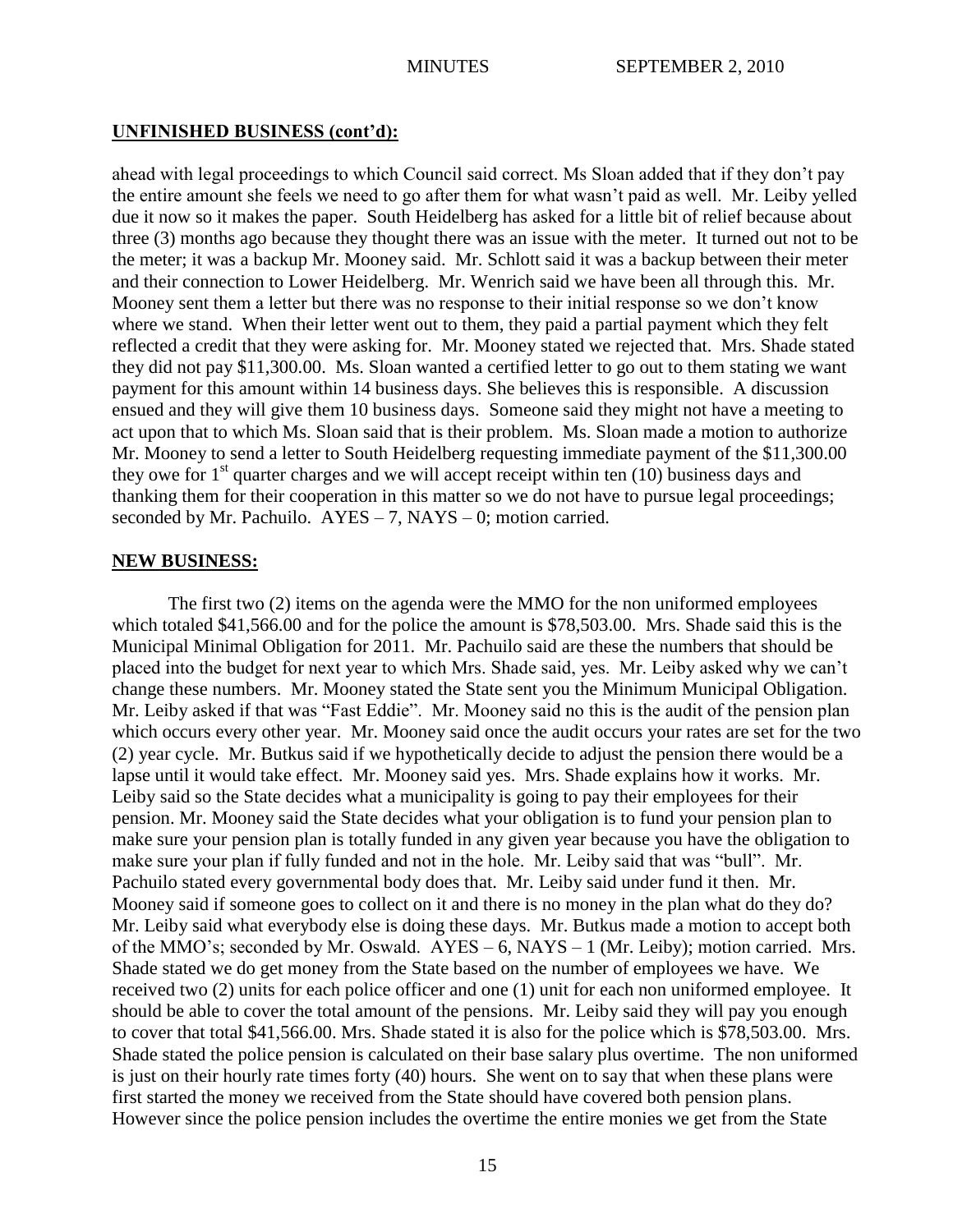#### **NEW BUSINESS:**

only cover the police pension and the non uniformed employees get nothing from the State even though again, part of this money is to cover the non uniformed employees. The reason for this is because we are mandated to cover the police pension first. Then any money that would be left over can go towards the non uniformed. We haven"t had any remaining money so we must use General Fund monies to pay the remaining amounts owed to the police and non uniformed pension plans. Mr. Butkus said it was this Board whether it is now or thirty (30) years ago set up the pension plans. Mr. Mooney said your biggest problem is the investment market right now. You were getting returns and not needing to pay for the pensions but now with the market the way it is you have to kick in the remaining money owed. Mr. Butkus said yes but it is still based on the contract that we have not what the State says.

The next item was the PA American Water contract. Mr. Mooney requested this item be tabled as there is a provision in the new contract that would allow PA American to bill the Borough when water is shut off to someone's property. When the water is turned off we would need to pay them the estimated amount of water they would have used. Mr. Mooney will do some investigating and see what he can find if this is true. It was tabled till next month. Mr. Leiby questioned if we turned the fire hydrants over to the water company. The answer was yes. Mr. Leiby said we have a budgeted amount of \$16,000 in there what was that for? Mr. Hart said that was for our rental. Mr. Leiby said, they will own them but we must rent them to which Mr. Hart and Mr. Wenrich said, yes.

On the agenda next was trash collection for 2011. Mr. Butkus said was this for accepting the additional add on year for the contract. Mr. Butkus said he wasn"t a lawyer but he would recommend taking the additional year. He would like to take both years consecutively. Ms. Sloan said they are doing a good job. There are two (2) one (1) year contracts. Mr. Mooney stated you can"t exercise both options at the same time because (inaudible). Mr. Mooney stated the second year option is available for next year. Mr. Butkus made the motion to accept the one (1) year extension for 2011; seconded by Ms. Sloan.  $AYES - 7$ ,  $NAYS - 0$ ; motion carried. Mr. Mooney stated Mrs. Shade wanted to make Council aware there is a chance that the price may go up some due to the fact there are more residences now then there were when the contract was originally created. There is an escalator clause in there. Mrs. Shade recommended to the budget committee that they might want to look at the rates because last year we came in short. Mr. Butkus stated do we have an accurate account since we thought we had an accurate account including Brookfield when we went out to bid last time. Mrs. Shade stated some of these houses that we considered just a house are actually a multi unit dwelling; so instead of one unit putting out six (6) bags there is actually two (2) units putting out twelve (12) bags. Mr. Mooney said even if they go up we should be billing each unit. Mrs. Shade stated we have only been finding these out. We have started setting up files for homes and the businesses and trying to find out how many units each building contains. This is based on censuses information. Mr. Mooney said if the escalator is going up we need to find these units and start billing them to which Mr. Butkus said right. (Everyone started talking, hard to hear). Mrs. Shade invited and encouraged everyone to come and see what the office staff has created as far as files for each property in the Borough. She explained what is in the files.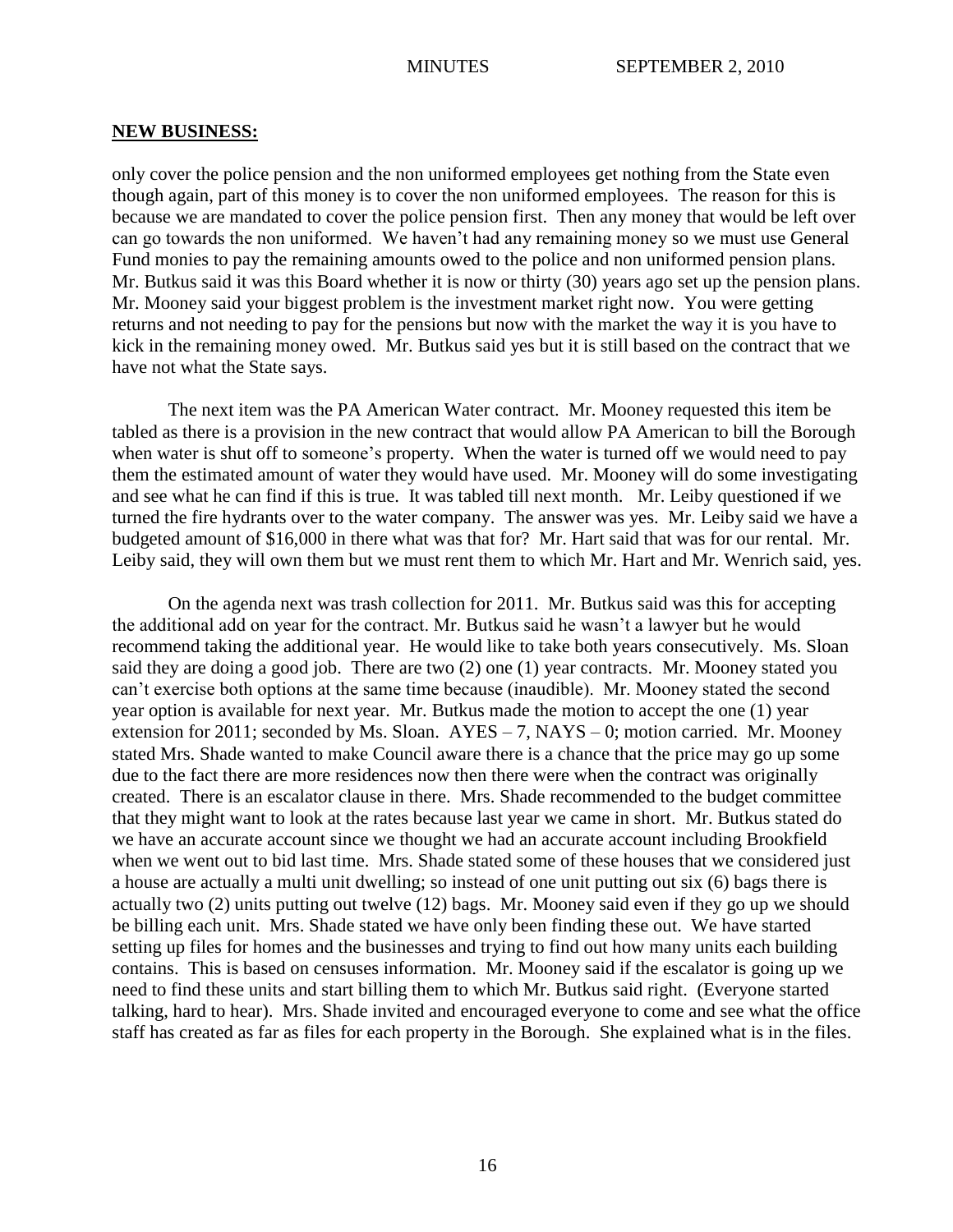# **POLICE CHIEF – JAMES OXENREIDER:**

Chief Oxenreider had a request for a handicap parking space at 662 Vester Place. She provided a letter and it is legitimate. It will be at the ally on the right side. Mr. Butkus made a motion to grant the handicap parking space; seconded by Ms. Sloan.  $AYES - 7$ ,  $NAYS - 0$ ; motion carried.

Chief Oxenreider stated the PIRMA letter is recommendations for the police department. He did call and spoke to Mr. Baynard and he said that they are "awareness's". Mayor Butkus said essentially it is a "wish list". It does not affect our policy or our rate or anything like that. They are not mandates. The police had 164 calls for service for August. They issued 53 traffic violations/citations, 26 warning notices, and 6 parking tickets.

# **MAYOR FRANCIS BUTKUS:**

The Mayor stated Officer Travis Fritz has completed his two (2) years of service satisfactorily and he is due an hourly raise to \$26. 06. Officer Dennis Moyer has now completed his two (2) year probationary time and he should also go to \$26.06 an hour. Mr. Butkus made a motion to award the raises to the officers; seconded by Mr. Pachuilo. Chief Oxenreider stated it also was a change in class certification as well. Mr. Butkus amended his motion to include the change of class to first class in addition to the raise; seconded by Mr. Pachuilo.  $AYES - 7$ ,  $NAYS - 0$ ; motion carried.

# **BOROUGH ENGINEER – ROBERT LUDGATE, SR.:**

Mr. Ludgate said we are doing a regional study of the Rt. 422 west region in conjunction with the Downtown Mitigation Plan. The study deals with the "what ifs". They have about 50% of the draft report complete. If Council would like to see a copy just let him know and he could have it e-mailed to them. He would welcome any feedback. Sunoco is planning to expand on Columbia Avenue and they are meeting that evening with Spring Township"s Planning Commission. Mr. Eisenbrown of Ludgate is concerned about some truck traffic and some stormwater impact. They have told them that the Borough requires a land development plan for review by the Planning Commission and Council. He feels they will do that. Mr. Leiby inquired what they want to do in the Borough. Mr. Ludgate stated they wanted to build a driveway onto Columbia and there will be some piping. Mr. Ludgate said they might need a zoning variance to build what they want to build.

# **COUNCILMAN - DENNIS LEIBY:**

Mr. Leiby asked Mrs. Shade if she could find out the assessed value of the property at the corner of Woodrow and Penn. Mrs. Shade said she sent the information to Mr. Leiby via e-mail. The amount is \$425,000.00. Mr. Leiby said the franchise fees if we get them are \$21,000.00 and this if for Comcast. He questioned if there was any other way we could collect money from the other satellite providers. Mr. Mooney stated there is Federal legislation that will not allow you to go get money from a satellite provider. Mr. Oswald stated if we could get Verizon to put FIOS in that would be franchise fees. Mr. Leiby said we have all things plumbing license and junk yard fees but there is no way we can say to Direct TV if you want to operate in the Borough you need to get a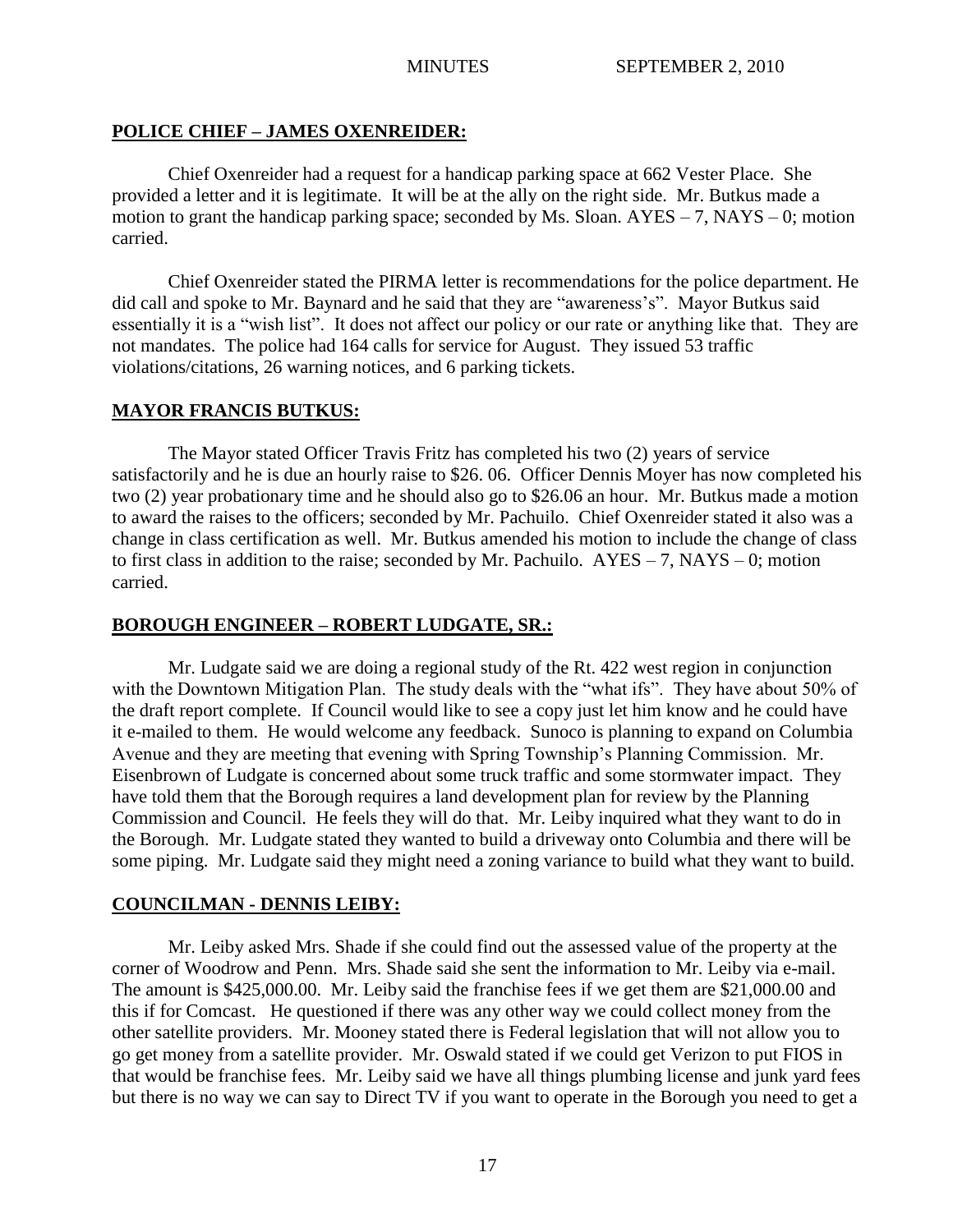# **COUNCILMAN - DENNIS LEIBY (cont'd):**

license. Mr. Mooney said there is Federal legislation and he knows that Comcast is not happy with it but no. Mr. Oswald said fiber optics would be the only other way to get more in franchise fees. Mr. Mooney said you are not the first person to ask this question that is why he knows the answers so fast.

# **COUNCILWOMAN - ELIZABETH SLOAN:**

Ms. Sloan has some information regarding the library that she will see Mrs. Shade receives and she can place it in Council"s box.

# **COUNCILMAN - JAMES PACHUILO:**

Mr. Pachuilo stated the week prior an ad hoc committee was formed for budget purposes. They are going to take the burden off Mrs. Shade as he feels it is Council's responsibility. She will supply them with the information they need. The committee consists of Mr. Pachuilo, Mrs. Stine, and Mr. Leiby. They will be meeting the following week. They will update Council at the workshop meetings along with their findings and other information. Mr. Pachuilo would like to see what it costs the Borough to run. They are trying to find a way to get a capital improvement fund through all of this. Mr. Pachuilo feels that we are not constantly going after the Sewer Fund for money and then having to pay them back. Mr. Pachuilo has done some checking on the internet regarding public vs. private running of the sewer plant. He has been looking at some articles and he is finding a lot of good information. He explained about the PPP, Public, Private, Partnership. We own the plant but we have Miller run it. He asked Council if he could continue studying that and bring his findings back to Council-the pros and cons. Mr. Wenrich said it isn"t costing the Borough anything so why not. Mr. Wenrich stated if Mr. Pachuilo is willing to use his time that way that is fine with him. He said there are some other people that are interested in this as well and they would help also. If it would ever come to this point of course he would need Council's approval to send it out for bid. He would like to start looking at the feasibility of this. Mr. Leiby said we could put it back in house again. Mr. Butkus cautioned if you would sell the plant it is a one (1) time ticket item and you can"t sell it again. Once you blow through that money it won"t be there to sell again. A discussion ensued as to how much they could raise the rates if it is privately owned. Mr. Pachuilo said there are pros and cons for both sides. Mr. Mooney said you might want to pull some of the articles on the Coatesville System. They sold to PA American Water.

# **COUNCILMAN – EDWARD OSWALD:**

Mr. Oswald stated former Councilman Bruce Light is not doing very well. He has an infection in his leg. It is beginning to take over his body. He has decided to have his leg amputated. He is quite sick and frail and there is concern he might not make it through the operation. He is asking for Council and the community to keep Bruce and his family in their thoughts and prayers. Mr. Oswald said Mrs. Shade will be one (1) of the first to know and she will keep everyone abreast of his condition.

Mr. Oswald stated at the last meeting it was discussed about a Borough in Westmoreland County that was doing changes to revitalize their tax base. Mr. Oswald stated we looked at their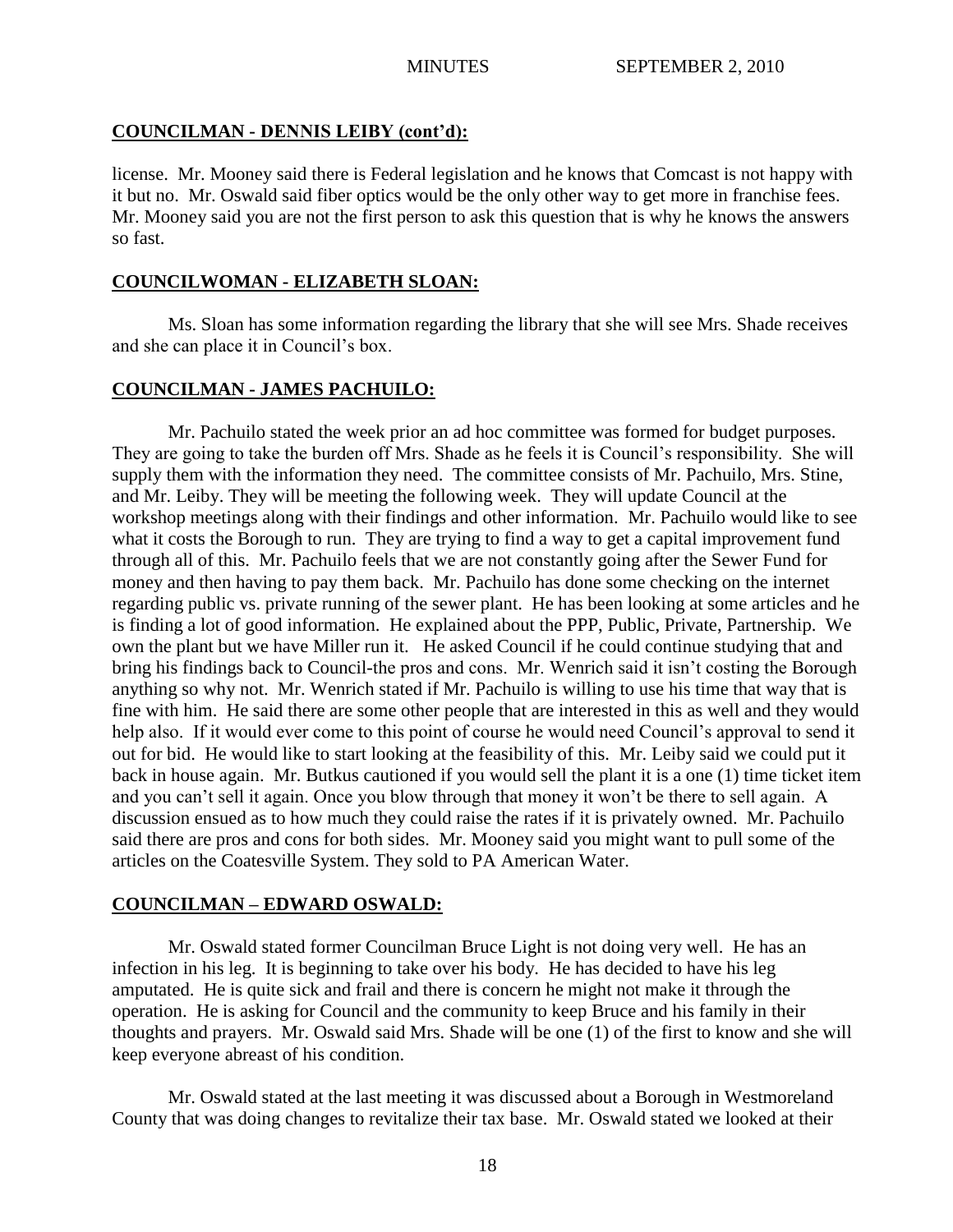# **COUNCILMAN – EDWARD OSWALD (cont'd):**

millage and it is at 22.5 mils. This is a far cry from our 3.19 mils. They did drop their millage by .25. Mr. Oswald was quite shocked by this so he tried to contact them but no one answered the phone. It appears it is a one (1) person Borough. He read the article but we can"t compare our 3.19 mils to their millage of 22.5 mils. There is more to this story. Mr. Oswald said millage is millage, correct to which Mr. Leiby said no it ain"t. Mr. Leiby said it was a great article. Mr. Mooney said a mil is a mil is a mil across the board. A mil is based on \$1,000 of the assessed value of a home. It is what the property assessment total in your municipality. Mr. Leiby said there is no difference between the City of Reading and the Borough of Sinking Spring. Mr. Mooney said a \$100,000 dollar home in the City and a \$100,000 home in Sinking Spring all pay a mil which is an equivalent unit. The unit that changes is the value of the house. Ms. Sloan understood. Mr. Oswald said that is why we brought this up. Mr. Mooney said a \$100,000 home in that municipality would cost the homeowner \$2,250.00 in taxes. In the Borough it would be 319.00, Mr. Pachuilo said.

# **BOROUGH ENGINEER – ROBERT LUDGATE, SR.**

Mr. Ludgate stated we needed to have the Subdivision and Zoning Ordinances signed. Mr. Wenrich had them and he will sign them. We needed the signal contract for High Contractors also. Mrs. Shade stated that was in Mr. Wenrich"s pile as well. Mr. Brutto on Keller Avenue as applied for release of funds. They recommend that the funds be released however they also recommend that the Borough transfer a portion of those funds to its own account to reimburse for fees paid and for future inspections for collection of stormwater. Mr. Brutto has \$6,500 in the escrow account and they are suggesting that \$5,473.00 be released and the remaining be held by the Borough in their General Fund. Ms. Sloan would like to keep a little more than that. Mr. Mooney said you can"t because you have Ordinances that set the amount on what you are going to keep for future inspections. He is only responsible for consultant fees as well. You can't just keep some extra because you would like to, said Mr. Mooney. Mr. Pachuilo made the motion to return \$5,473.00 to Mr. Brutto and keep the remaining in the General Fund to cover consultant's costs and for future stormwater inspections; seconded by Mr. Oswald. AYES – 7, NAYS – 0; motion carried. The Signal Control Company people that supply the poles for the Queen Street installation have requested the release of the money they gave us to hold. Mrs. Shade stated she already had returned their check. Mr. Mooney received an award from the Chamber of Commerce. Everyone clapped. He was recognized by the Chamber as a "Rising Star".

# **COUNCILMAN – GEORGE BUTKUS:**

Mr. Butkus asked where we were in the Saldo and Zoning amendment. Mr. Mooney said our Planning Commission has reviewed it and they have no problem with it. We have not received anything from the County Planning Commission as of yet, however their thirty (30) days are not up as of yet. We are still on track for November adoption.

## **PUBLIC COMMENT:**

Mr. Gary Cirulli stated he was glad that Council is working on the millage and the tax increase for next year. He is hearing rumors throughout the Borough that an individual is going around saying that during his four (4) year term here he is going to be eliminating one (1) person in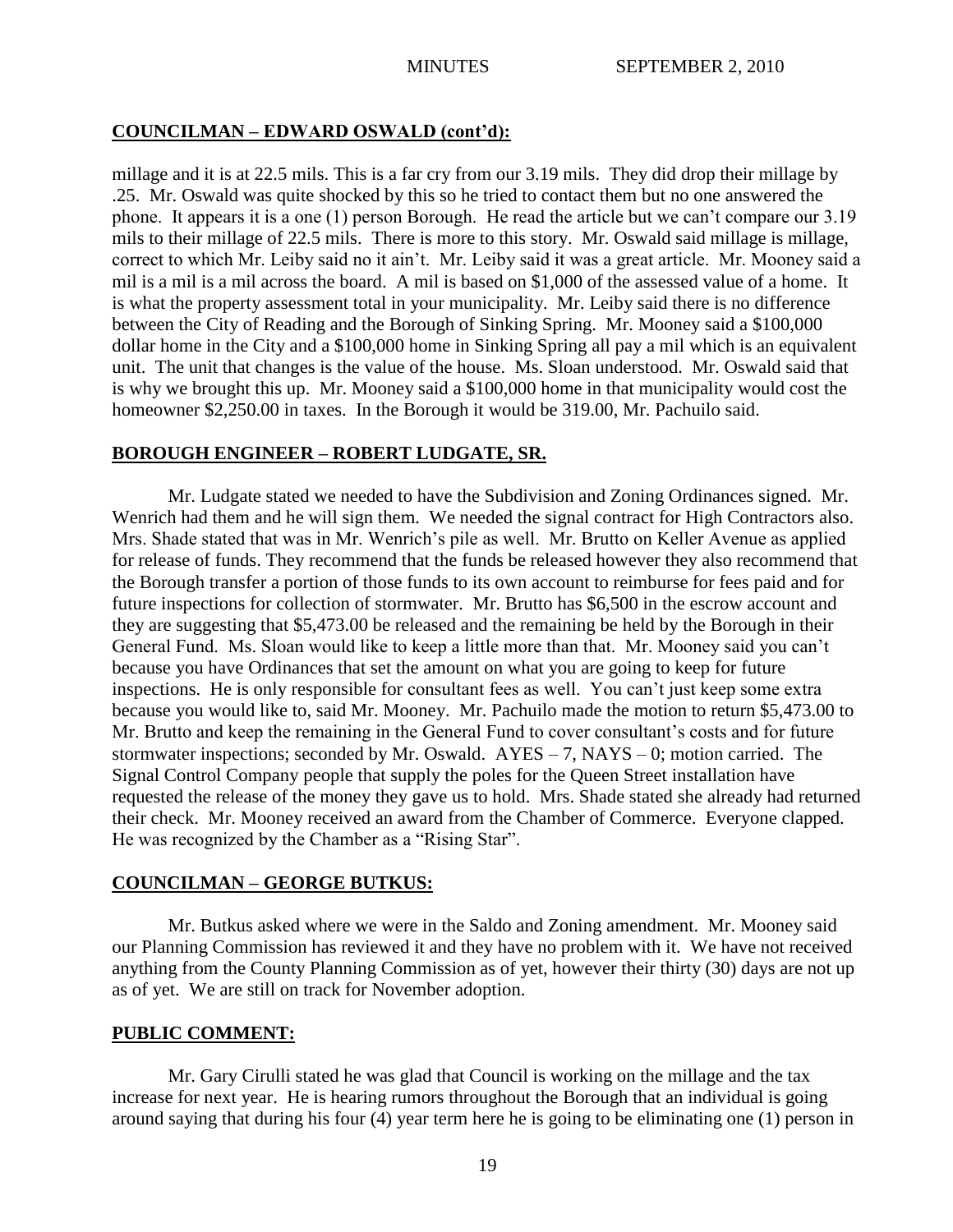# **PUBLIC COMMENT (cont'd):**

each department every year. I don"t know what that basically means but to him it means this person feels he needs to axe a person to save money for the budget. If that is the case it is bull, in his eyes. He said this was addressed to Mayor Butkus. The Mayor knew that is who he was referring to. Mr. Leiby said if you can't give a name it is hearsay. He continued to yell give a name. Mr. Cirulli said it is not hearsay as it is going around the Borough. It is going around throughout the Borough and if that true it is bull. Mr. Cirulli said if that is your intent as Mayor to get rid of people that are working here that is a shame. Mr. Cirulli asked Mrs. Shade how many people we have working here in the office; do we have six (6)? She said no, we have six (6) people total. We have three (3) including herself in the office and three (3) including Mr. Hart on the road crew. Mr. Cirulli asked how many people in the police department? Mrs. Shade stated seven (7); six (6) full time officers including the Chief and one (1) secretary along with she believed three (3) or (4) part time officers. Mr. Cirulli asked the Mayor if it was true, did he make that comment. Mayor Butkus said "I absolutely did not make that, I don"t know where these rumors are coming from. I absolutely, positively did not make that up. Someone is making it up but it did not come from me." He continued, "I have no intent and when you say it is going around ya better back it up. He is tired of these erroneous things". Mr. Leiby said that "you are cutting into my drinking time man." Mr. Oswald said, "That is too bad." Mr. Leiby said, "This is just hearsay if you can"t give us a name." Mr. Wenrich banged the gavel as everyone started talking at once. Mr. Oswald said, "In a discussion with you Liz, actually you did say we needed to save money and one (1) of them was you specifically said uh, was Barley Snyder. And I was looking at the budget and we are way under budget for what Regina…" Ms. Sloan said, "That is not what I said at all." Mr. Oswald said, "Yeah that is what you said." Ms. Sloan said, "Well then maybe you need a hearing aid." Mr. Leiby said "I noticed that." Loud discussion ensued. Mr. Wenrich banged the gavel. Mr. Wenrich stated he could see how things got out of hand at the workshop. The "he said/you said/we said"; then it starts one (1) conversation, three (3) conversations, and five (5) conversations. He continued, "We are all grown adults. We have been elected by our constituents to use our better judgment for the betterment of this Borough. I have made this request in the past, please conduct yourself properly. It is one (1) thing to voice an opinion but there is a way to do it. I am asking us all to reflect back upon that. The public is entitled to make their public comment, right or wrong. It is still a free Country and if someone has something to voice they should be able to come here and voice it. It is up to us though to conduct ourselves in a more professional manner. I was totally embarrassed by what came out of that workshop. You cannot even hear the minutes on the tape because of all the arguing. You could not begin to follow who was saying what or tracking what. I apologize I was not here. But I had a personal issue I had to address. But as long as I sit here, we will conduct ourselves accordingly or I will gavel you down or I will dismiss the meeting for being unproductive." Ms. Sloan said "We can"t act on rumors". Mr. Leiby stated "The public shouldn"t call people liars either." Mr. Leiby stated "In all his years on Council he never heard people shouted around you're a liar, you're a liar." Mr. Leiby continued, "I have my moments twenty (20) times a night but I don"t call a person a liar. I might disagree with them or not side with them, but I don"t call "em a liar." Mr. Wenrich said the public is entitled to their opinion; he also said "It is up to us to conduct ourselves properly right, wrong, or indifferent." He continued, "I know when I first came on Council, a fellow Councilperson said something very derogatory about me, and then ran out the door." He said we need to take a step back. He said he never wants to be associated with the circus that happened there the prior week. That is what it sounded like.